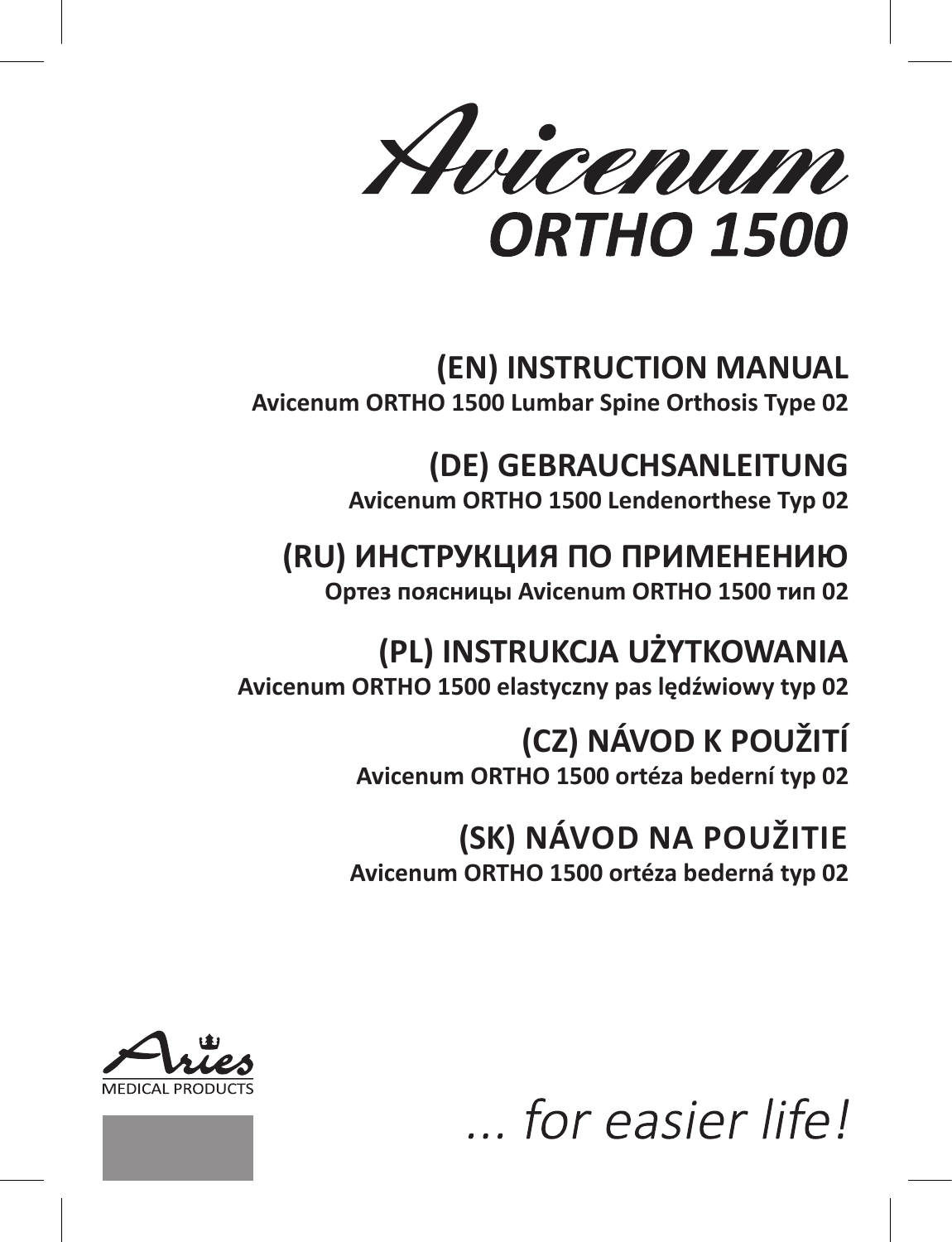#### **(EN) Dear customer,**

In your hands, you are now holding a lumbar spine orthosis for post-operative and post-traumatic therapy. You can maximize the benefits of the product by its proper use and maintenance.

**Avicenum ORTHO 1500 Lumbar Spine Orthosis Type 02** is manufactured by the flat knitting technology. The materials used are non-irritating and latex-free. The orthosis is made of elastic knitted fabric, integrated back support panels, and a removable silicone pad with massage studs. The product covers the lumbar spine. The velcro fastener at the front ensures great stabilization of the lumbar spine, back, and abdominal muscles. This provides great stabilization of the lumbar spine, back, and abdominal muscles. The mechanism behind the effects of the product, aided by the massing silicone pad, is based on the compressive action and fixation in the lumbar spine area which produce the desired therapeutic effect. In order to achieve the desired effects, you must select the correct size of the product. The product is most effective during physical strain. The product is also suitable for sports activities. You should remove the product during longer breaks. **Avicenum ORTHO 1500 Lumbar Spine Orthosis Type 02** is a medical device intended for use both at home and in medical facilities.

#### **Product name: Avicenum ORTHO 1500 Lumbar Spine Orthosis Type 02**

#### **Product variants:**

• Support panels, silicone pad, sizes XS – 4XL

#### **Intended use:**

A medical device designed to support the lumbar spine during post-traumatic and post -operative therapy, in case of flabby muscles, inflammation, or injury to the lumbar spine ligaments and tendons and to prevent swelling. This product is also suitable for sports activities as a therapeutic or preventive aid.

#### **Indications:**

- Acute or chronic lumbosacral syndrome lumbago
- Treatment after lumbar spine surgery or injury
- Supportive treatment for intervertebral disc conditions
- Painful lumbar spine syndromes
- Prevention of lumbar spine injury
- Instability of the lumbar spine ligaments
- Stabilization of the sacroiliac joint
- Functional disorders of the spine
- Rheumatic pain
- Muscle insufficiency

If this is the first time you use the product, consult your doctor or have your medical condition regularly examined.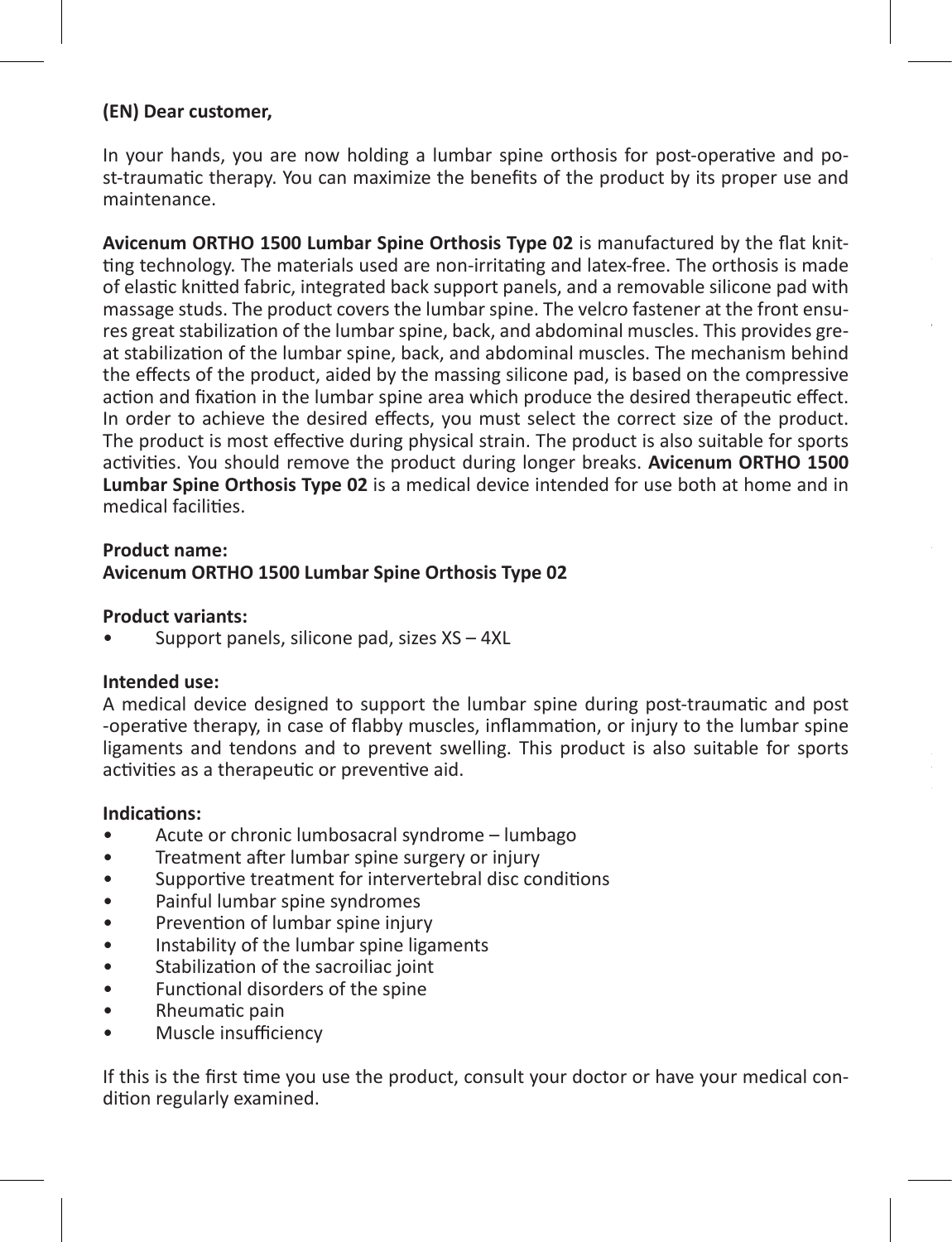#### **Contraindications:**

- Skin diseases or injuries in the lumbar spine area
- Acute weeping skin manifestations
- Hypersensitivity to materials used
- Lymphatic drainage disorders and unspecified swelling of the soft tissue in the lumbar spine area

Your doctor should consider the use of the product in view of the known contraindications and possible risks compared to the product's therapeutic benefits.

#### **Target group:**

Patients with instability in the lumbar spine area, patients undergoing post-operative or post-traumatic therapy of the lumbar spine, and patients with the above indications. The product is intended for use on healthy, intact skin. The product is intended for all age groups and both sexes. Pregnant women should consult the use of the product with the doctor.

#### **Side effects:**

Side effects may occur especially when using a wrong size of the product or if the product is used outside strenuous activities. If the product is too tight, there may be pressure sores, impaired blood circulation due to compression of blood vessels, or deterioration of sensitivity due to excessive compression of the nerves. Sensitive and hypersensitive individuals may experience skin irritation (redness, itching, or blistering) at the point of contact of the product with the skin.

#### **How to choose the correct size:**

In order to achieve the desired effects, you must select the correct size of the product. Determine the size by measuring the circumference at the points indicated in the figure.

#### **Note:**

Any swelling or instability in the lumbar spine area should be examined by your doctor. If this is the first time you experience swelling or instability in the lumbar spine area, consult your doctor before using the product. Do not use the product if you do not know the cause of the swelling or instability in the lumbar spine area. Always consult your doctor before combining the product with other medical devices.

- Use a tape measure.
- Take the measurements standing up, preferably in the morning right after waking up.
- Get assistance from another person.
- Measured values may change during the therapy  $-$  always verify the correct size before using a new product.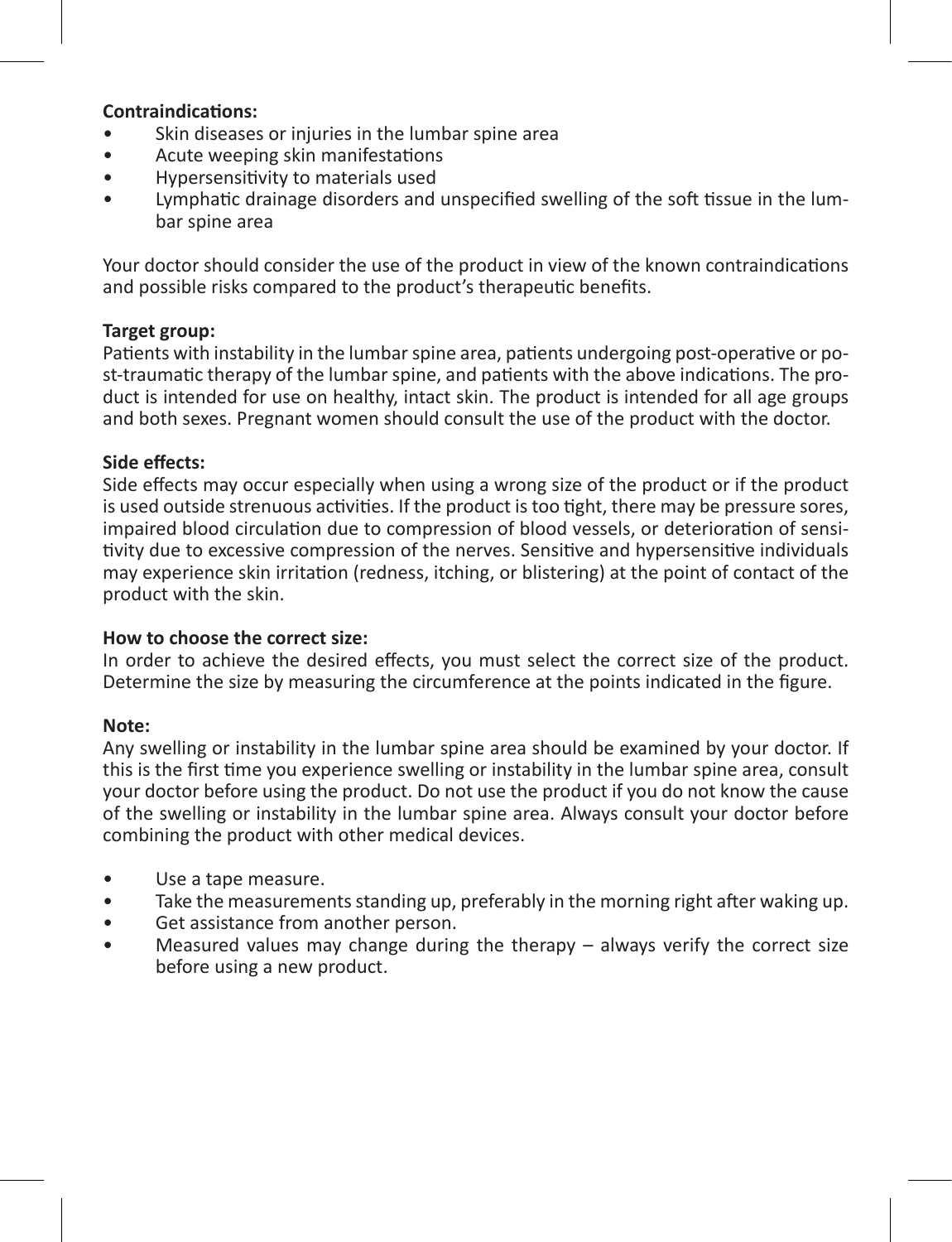| хs          | s          | м           |
|-------------|------------|-------------|
| $65 - 70$   | $70 - 75$  | $75 - 85$   |
|             | XL         | <b>XXL</b>  |
| $85 - 95$   | $95 - 105$ | $105 - 120$ |
| 3XL         | 4XL        |             |
| $120 - 135$ | 135 - 150  |             |
|             |            |             |



**If you are on the border between two sizes,** choose the bigger one. If you have difficulties choosing the size of the product, visit a specialized medical supplies store or directly the manufacturer.

**If you have difficulties putting on the product,** visit a specialized medical supplies store and request a demonstration of the correct method of applying it.

#### **With a correctly selected size:**

- You should feel noticeable but not unpleasant pressure in the lumbar spine area
- The product does not slide or roll down when walking
- The product does not choke at any point

Size and manufacturer information can be found on the tag sewn inside in the front part of the product.

#### **Method of use:**

Apply the orthosis so that the massaging silicone pad fits to the lumbar spine and then pull the ends of the orthosis and join them using the velcro straps in the navel area. Make sure the orthosis is stretched evenly without creases. This is the only way to effectively distribute the pressure in the lumbar spine area.

When putting on, the product may not come into contact with sharp objects (e.g., jewellery) or long nails.

If you use body cosmetics, wait about 15 minutes after application before you put on the product.

In the case of visible mechanical damage to the product, stop wearing it and preferably replace it with a new product.

#### **Care and maintenance:**

**Avicenum ORTHO 1500 Lumbar Spine Orthosis Type 02** is a medical device intended for repeated use by a single person. The product will maintain its properties and safety for 12 months from the first use under these conditions:

• Provided you remove the silicone pad, the product can be washed in a washing machine (maximum washing temperature 30 °C, gentle cycle) in a soapy solution or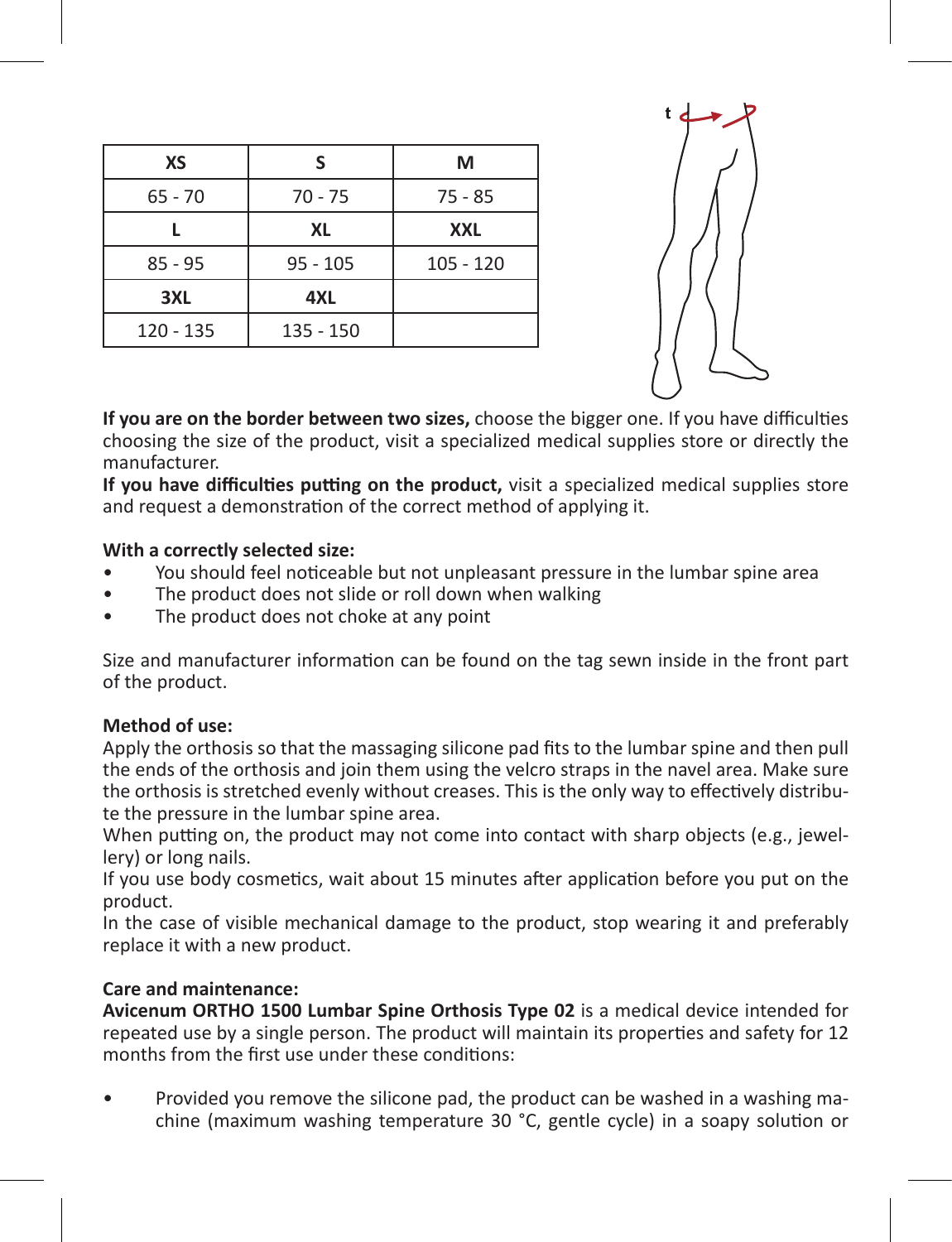using a special preparation for washing compressing stockings and orthosis using a wash bag

- Do not use fabric softeners
- Do not use centrifugation; squeeze the wet product between two towels
- Dry the product in a horizontal position away from a direct heat source (radiator, sun)
- Do not iron the product
- The maximum number of washing cycles is 120
- Store in a dry and dark place, preferably in the original packaging
- Do not interfere mechanically in the product, do not repair places damaged by use, do not cut the edges of the product
- Pay special attention to the velcro straps:
	- -They may get damaged if in direct contact with the knitted fabric of the product -Prevent their contact with other materials (cloths, textile fibres, dirt) as this may partially or completely degrade their properties and functionality
- The product may not come into contact with organic solvents or bleaching agents

The medical device may be used safely for 24 months from the date of manufacture. This date is contained in the batch number of the device expressed as YY/MM-1234567 where YY is the year and MM the month of manufacture.

#### **Care symbols:**

阿文图区区  $\hat{\mathbf{T}}$   $\hat{\mathbf{X}}$   $\hat{\mathbf{N}}$  Do not use fabric softeners

#### **Prohibited use:**

Stop using the product immediately if:

- If it shows signs of mechanical damage (replace the product)
- Your health has deteriorated which could be associated with the use of the product – consult your doctor at once

#### **Composition:**

75 % PAD Nylon, 25 % elastane LYCRA®, cotton terry, silicone, PVC

This medical device does not contain an active substance, including human blood or plasma derivatives, tissues or cells of human origin or derivatives thereof, tissues or cells of animal origin or derivatives thereof.

#### **Disposal:**

The product can be disposed of with normal household waste or in a textile waste container. Although the product is intended for use on healthy and intact skin, it may be contaminated with body fluids during use. In that case, dispose of the product as an infectious material.

The material used is not toxic unless burned. Do not burn the used product.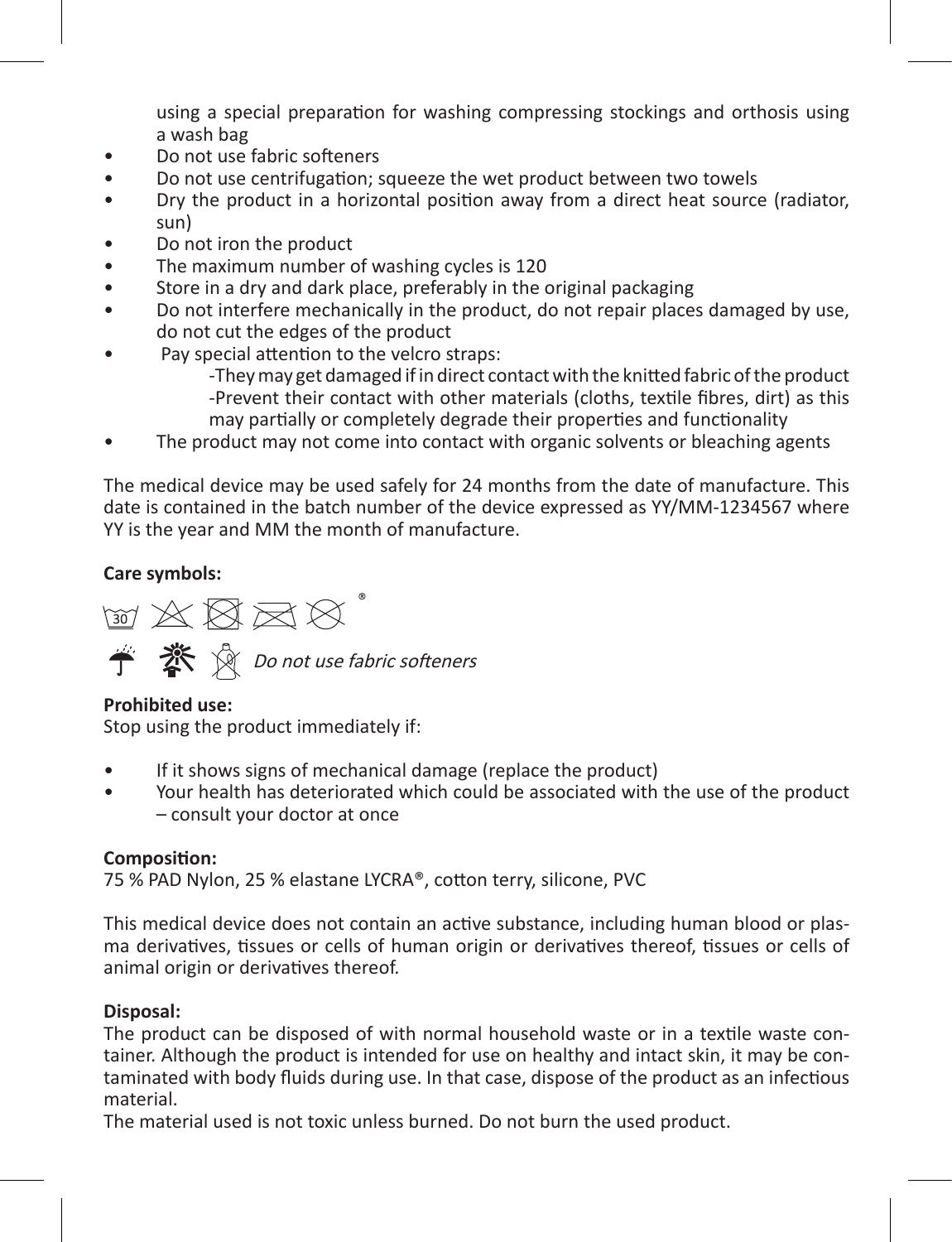**Any serious adverse event that occurs in connection with the device should be reported to the manufacturer and the competent authority of the Member State in which the user/patient is resident.**

| Česká republika | Státní ústav pro kontrolu léčiv, Šrobárova 48, 100 41 Praha 10                                                                  |
|-----------------|---------------------------------------------------------------------------------------------------------------------------------|
| Slovensko       | Štátny ústav pre kontrolu liečiv, Kvetná 1024/11, 821 08 Bratislava                                                             |
| Polska          | Urząd Rejestracji Produktów Leczniczych, Wyrobów Medycznych i<br>Produktów Biobójczych, Al. Jerozolimskie 181C, 02-222 Warszawa |
| Deutschland     | Das Bundesinstitut für Arzneimittel und Medizinprodukte, Kurt<br>Georg Kiesinger Allee 3, 53175 Bonn                            |
| Россия          | Roszdravnadzor, Address: 4, bld. 1, Slavyanskaya Square, Moscow,<br>109074                                                      |
| Україна         | Ministry of Health Ukraine, 7 Hrushevskoho Street, Kyiv, 01601                                                                  |
| Australia       | The Therapeutic Goods Administration, 136 Narrabundah Lane,<br>Symonston ACT 2609                                               |

#### **Manufacturer:**



ARIES, a.s., Studenec 309, 512 33 Studenec Last reviewed: 01.01.2020

 $\epsilon$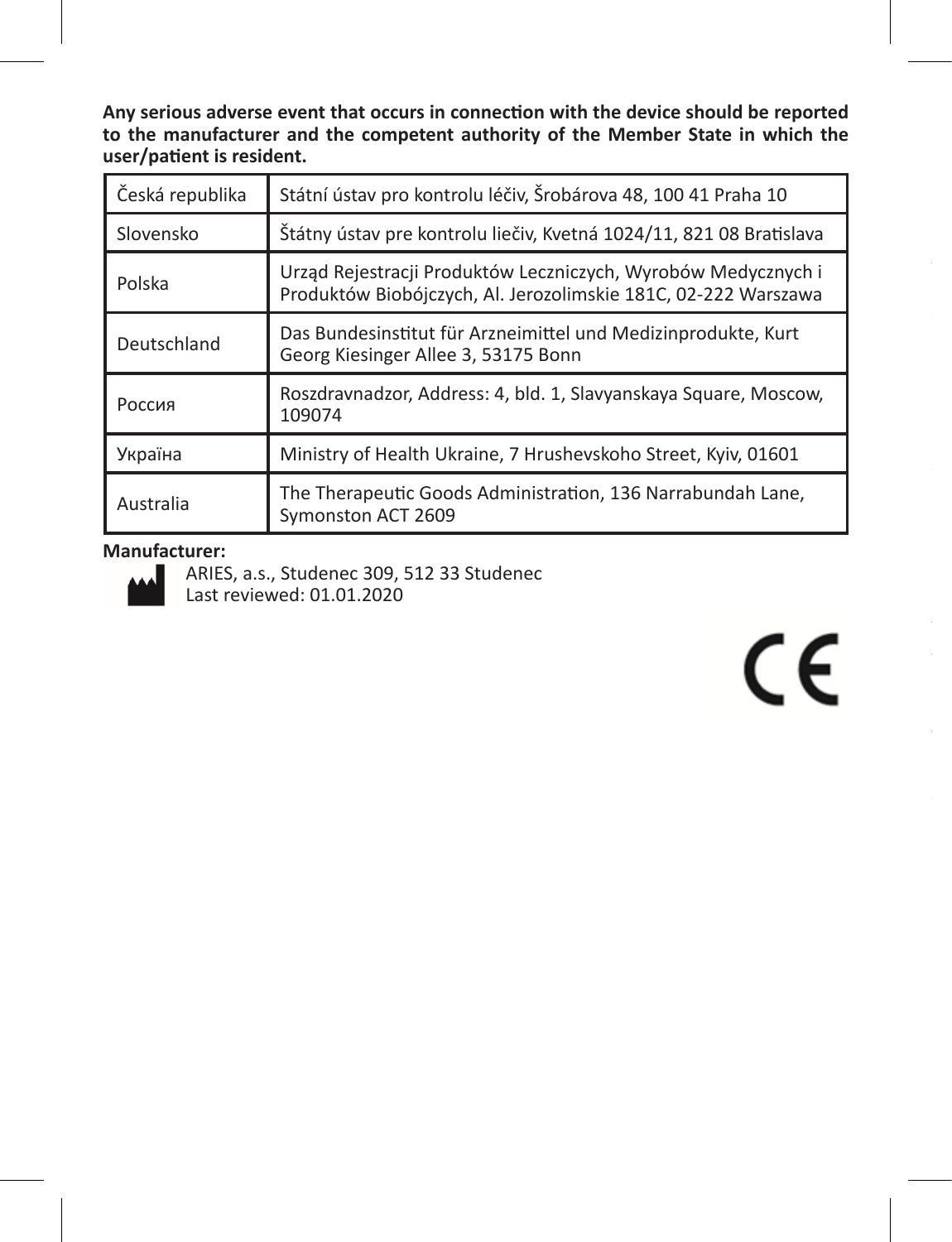#### **(DE) Sehr geehrter Kunde,**

Sie halten eine medizinische Lendenorthese zur unterstützenden Therapie nach Operationen und Verletzungen in den Händen. Die Gebrauchseigenschaften dieses Produkts können Sie verbessern, indem Sie es richtig pflegen bzw. anwenden.

Die **Avicenum ORTHO 1500 Lendenorthese Typ 02** ist in Flachstricktechnik gefertigt. Die für ihre Herstellung verwendeten Materialien sind nicht hautreizend und enthalten kein Latex. Die Lendenorthese ist aus elastischem Gestrick und integrierten Rückenverstärkungen hergestellt. Bestandteil von ihr ist auch eine abnehmbare Massage-Silikonpelotte mit Massagenoppen. Diese Orthese bedeckt die Lendenwirbel. Sie wird vorn mit Hilfe eines Klettverschlusses geschlossen. Beim Schließen des Gürtels wird die Stabilisierung der Lendenwirbel, des Rückens und der Bauchmuskulatur sehr gut gewährleistet. Der Wirkmechanismus der Orthese beruht auf der Kompressionswirkung und Fixierung im Bereich der Lendenwirbelsäule, wodurch sich der erforderliche therapeutische Effekt einstellt. Die Wirkung wird durch die Massageeigenschaften der Silikonpelotte unterstützt. Zum Erzielen des gewünschten Effekts ist es nötig, die richtige Größe zu wählen. Ihre beste Wirkung erzielt die Orthese bei körperlicher Aktivität. Die Orthese ist auch für sportliche Aktivitäten geeignet. Bei längeren Ruhepausen sollten Sie die Orthese abnehmen. Die **Avicenum ORTHO 1500 Lendenorthese Typ 02** ist ein Medizinprodukt, das sowohl zur Anwendung zu Hause, als auch bei Gesundheitsdienstleistern bestimmt ist.

#### **Name des Medizinprodukts:**

**Avicenum ORTHO 1500 Lendenorthese Typ 02**

#### **Varianten des Medizinprodukts:**

• Verstärkungen, Silikonpelotte, Gr. XS – 4XL

#### **Anwendungszweck des Medizinprodukts:**

Medizinprodukt, das zur Unterstützung im Bereich der Lendenwirbelsäule bei der Therapie nach Verletzungen und Operationen sowie zur Reduktion der Entstehung von Schwellungen bestimmt ist und als Unterstützung bei einer Schwäche, Entzündung oder Verletzung der Bänder und Sehnen im Bereich der Lendenwirbelsäule dient. Diese Orthese ist auch bei sportlicher Aktivität zur Heilung oder Prävention geeignet.

#### **Indikation:**

- akutes oder chronisches Lumbosakralsyndrom Lumbago
- Nachbehandlung von Operationen und Verletzungen der Lendenwirbelsäule
- unterstützende Behandlung von Bandscheibenerkrankungen
- Schmerzsyndrome im Bereich der Lendenwirbelsäule
- Prävention von Lendenwirbelsäulenverletzungen
- Instabilität des Bandapparats im Bereich der Lendenwirbelsäule
- Stabilisierung des Sakroiliakal-Gelenks
- Funktionsstörungen der Wirbelsäule
- Rheuma-Schmerzen
- Muskelinsuffizienz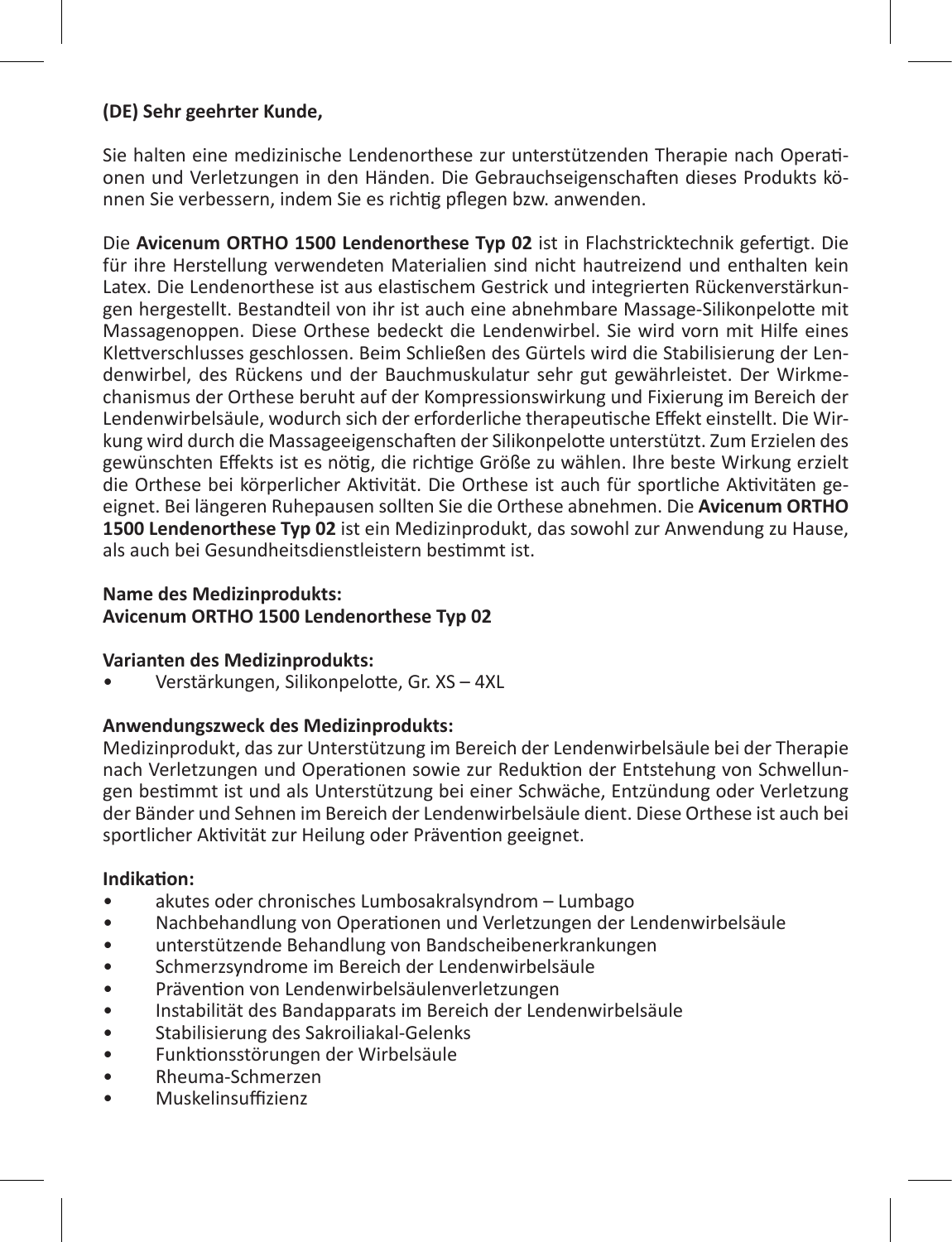Bei erstmaliger Anwendung der Lendenorthese sollten Sie sich bezüglich der Anwendung mit Ihrem behandelnden Arzt beraten, bzw. Ihr Gesundheitszustand sollte regelmäßig ärztlich kontrolliert werden.

#### **Kontraindikation:**

- Erkrankungen oder Verletzungen der Haut im Lendenbereich
- akute nässende Hautmanifestationen
- Überempfindlichkeit gegenüber den verwendeten Materialien
- Störungen des Lymphabflusses und unspezifische Schwellungen des Weichgewebes im Lendenbereich

Bei bekannten Kontraindikationen sollte der behandelnde Arzt die Anwendung der Lendenorthese abwägen und das mögliche Risiko gegenüber dem therapeutischen Nutzen des Medizinprodukts beurteilen.

#### **Patienten-Zielgruppe:**

Patienten mit Instabilität im Bereich der Lendenwirbelsäule, Therapie nach Operationen und Verletzungen im Bereich der Lendenwirbelsäule sowie Patienten mit den oben genannten Indikationen. Die Lendenorthese ist zur Anwendung auf gesunder, unverletzter Haut bestimmt. Die Orthese ist für alle Altersgruppen und beide Geschlechter bestimmt. Beraten Sie sich hinsichtlich der Anwendung der Lendenorthese während der Schwangerschaft mit ihrem behandelnden Arzt.

#### **Nebenwirkungen:**

Nebenwirkungen können vor allem bei falsch gewählter Größe oder bei Anwendung der Lendenorthese in unbelastetem Zustand auftreten. Bei zu fest angelegter Lendenorthese kann es zu Druckstellen, zu einer Verschlechterung der Durchblutung durch Kompression der Blutgefäße oder zu einer Sensibilitätsverschlechterung durch zu starke Kompression der Nerven kommen. Bei empfindlichen Personen kann es an der Kontaktstelle mit dem Material, aus dem die Lendenorthese gefertigt ist, zu Hautirritationen (Rötungen, Juckreiz, Blasenbildung) kommen.

#### **Wahl der richtigen Größe der Lendenorthese:**

Zum Erzielen des gewünschten Effekts ist es nötig, die richtige Größe zu wählen. Diese kann nur durch Messen der Umfänge an den auf der Abbildung gekennzeichneten Stellen ermittelt werden.

#### **Hinweis:**

Jedwede Schwellung oder Instabilität im Bereich der Lendenwirbelsäule sollte von einem Arzt beurteilt werden. Sollte die Schwellung oder Instabilität im Bereich der Lendenwirbelsäule bei Ihnen zum ersten Mal aufgetreten sein, beraten Sie sich vor Anwendung der Lendenorthese mit Ihrem Arzt. Beginnen Sie keine Selbstbehandlung mit der Lendenorthese, sofern Sie die Ursache der Schwellung oder Instabilität im Bereich der Lendenwirbelsäule nicht kennen. Beraten Sie sich vor einer Kombination mit anderen Medizinprodukten stets mit Ihrem behandelnden Arzt.

zum Messen ein Schneidermaßband verwenden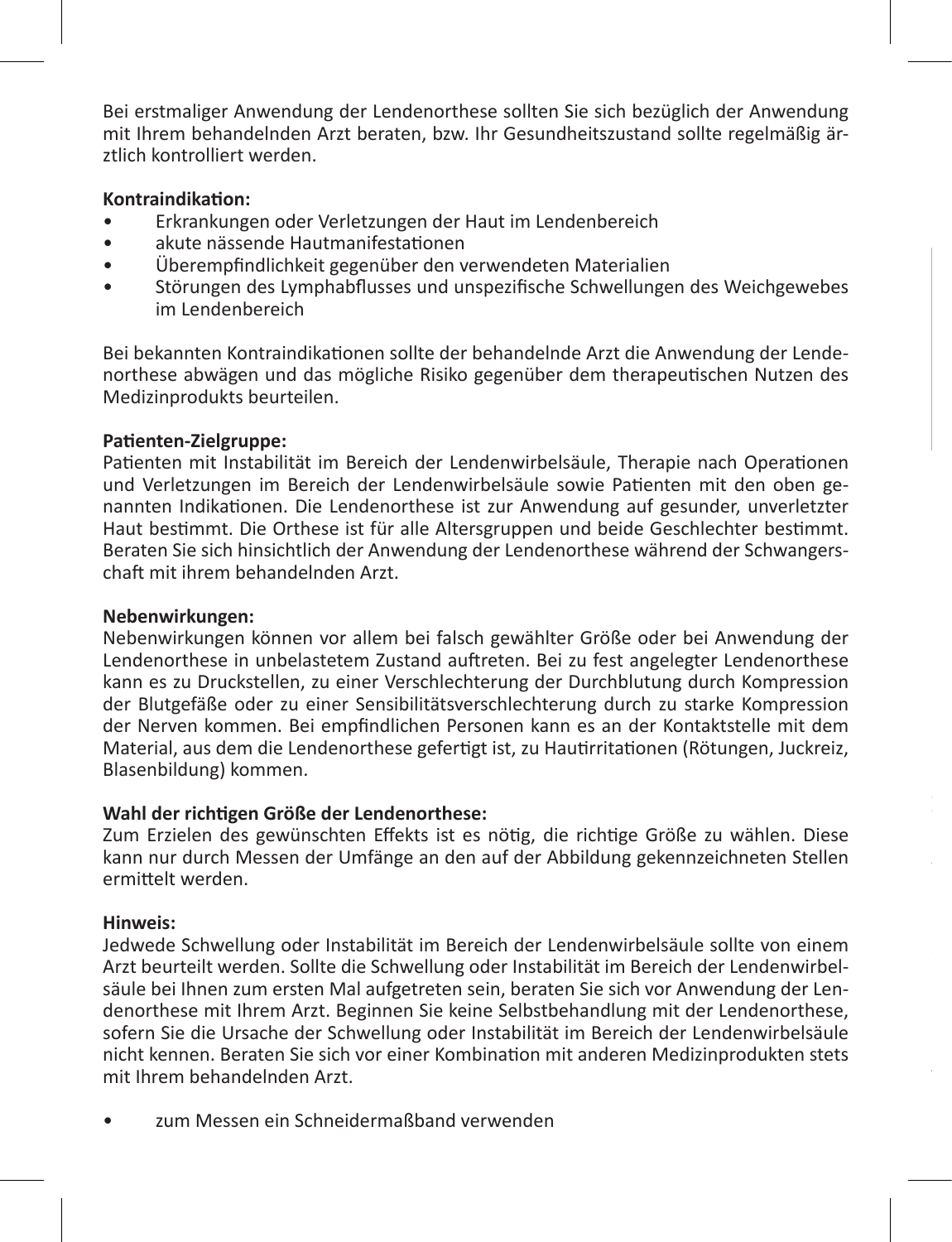- messen Sie im Stehen, am besten früh morgens nach dem Aufwachen
- bitten Sie eine zweite Person um Hilfe
- die gemessenen Werte können sich im Laufe der Behandlung ändern überprüfen Sie vor der Anwendung einer neuen Lendenorthese-Packung stets die richtige Größe

| хs        | s          | М           |
|-----------|------------|-------------|
| $65 - 70$ | $70 - 75$  | $75 - 85$   |
|           | XL         | <b>XXL</b>  |
| $85 - 95$ | $95 - 105$ | $105 - 120$ |
| 3XL       | 4XL        |             |
| 120 - 135 | 135 - 150  |             |



**Sollten die gemessenen Werte an der Grenze zwischen zwei Größen liegen,** wählen Sie die größere. Sollten Sie sich bei der Wahl der Größe der Lendenorthese nicht sicher sein, suchen Sie ein Sanitätshaus oder direkt den Hersteller auf.

**Sollte sich die Lendenorthese schlecht überziehen lassen,** besuchen Sie das Sanitätshaus und bitten Sie um Vorführung der richtigen Anziehtechnik.

#### **Richtig gewählte Größe:**

- Sie verspüren im Bereich der Lendenwirbelsäule einen merklichen, jedoch keineswegs unangenehmen Druck
- die Lendenorthese verrutscht beim Gehen nicht und wirft keine Falten
- die Lendenorthese schneidet nirgends ein

Angaben zur Größe und zum Hersteller sind auf dem Etikett zu finden, das von innen im vorderen Teil der Lendenorthese angebracht ist.

#### **Anwendung der Lendenorthese:**

Legen Sie die Lendenorthese so an, dass die Massage-Lendenpelotte an der Lendenwirbelsäule anliegt, und verbinden Sie die Orthese durch Ziehen an ihren Enden mit Hilfe der Klettverschlüsse im Bauchnabelbereich. Achten Sie darauf, dass die Lendenorthese gleichmäßig und faltenlos angelegt wird. Nur so kommt es zur richtigen Druckverteilung und -einwirkung im Bereich der Lendenwirbelsäule.

Beim Anziehen sollte die Orthese nicht mit scharfen Gegenständen (z. B. Schmuck) oder langen Finger-/ Zehennägeln in Kontakt kommen.

Sollten Sie Körperkosmetik benutzen, warten Sie mit dem Anziehen der Lendenorthese nach der Applikation ca. 15 min.

Tragen Sie die Orthese bei sichtbarer mechanischer Beschädigung nicht mehr und ersetzen Sie sie am besten durch eine neue.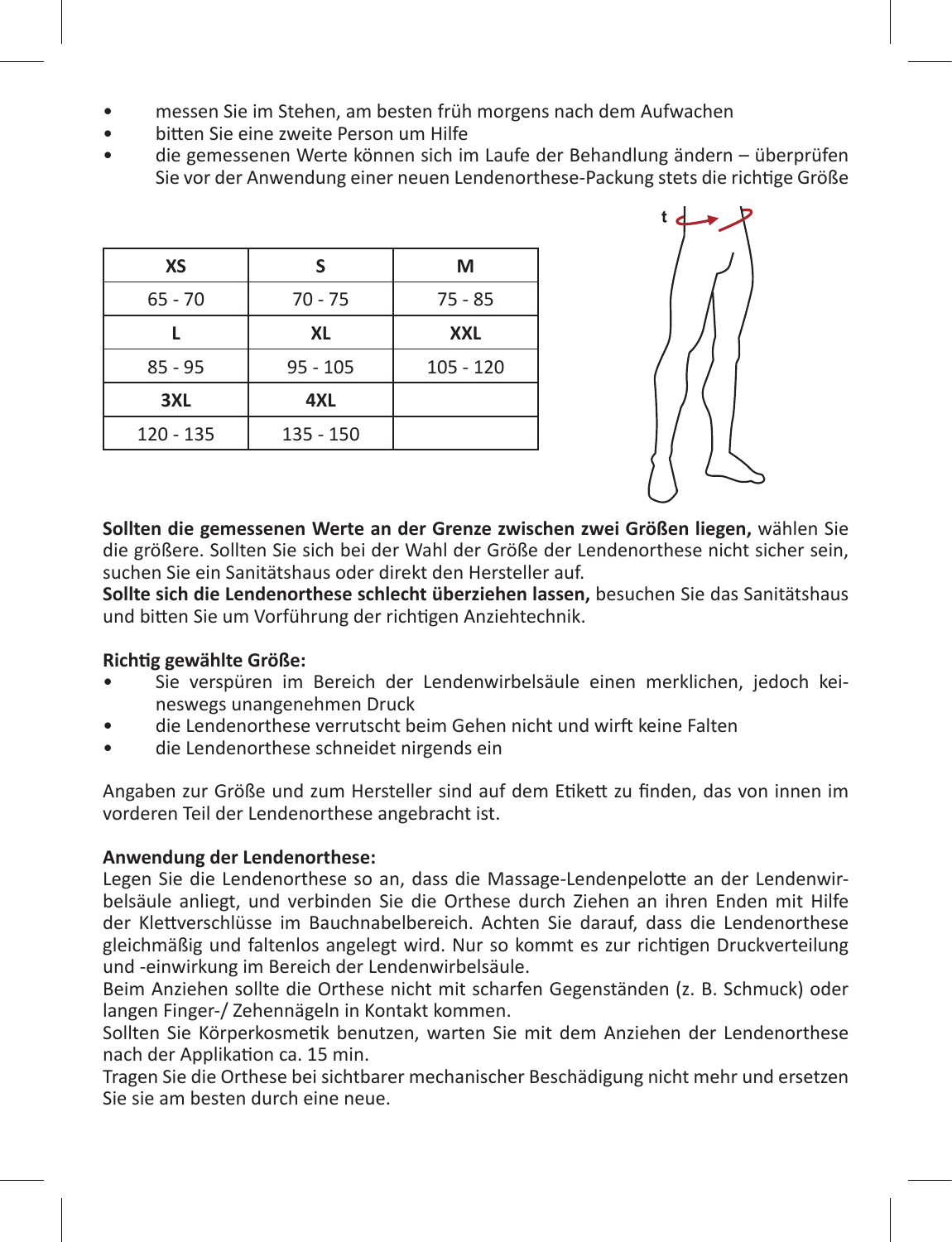#### **Pflege:**

Die **Avicenum ORTHO 1500 Lendenorthese Typ 02** ist ein Medizinprodukt, das zur wiederholten Anwendung durch eine Person bestimmt ist. Ihre Wirksamkeit und Sicherheit bleiben unter Einhaltung folgender Regeln über einen Zeitraum von 12 Monaten ab der ersten Anwendung erhalten:

- nach Abnahme der Silikonpelotte Maschinenwäsche möglich (bei max. 30 °C im Schonwaschgang) mit einer Seifenlösung oder einem Spezialpräparat zum Waschen von Kompressionsstrümpfen und Bandagen, in einem Schutzbeutel (Wäschenetz)
- keinen Weichspüler verwenden
- nicht schleudern, nasse Lendenorthese zwischen zwei Handtüchern ausdrücken
- in waagerechter Lage ohne direkten Kontakt zu Wärmequellen (Heizkörper, Sonne) trocknen
- Lendenorthese nicht bügeln
- maximal 120 Waschzyklen möglich
- im Trockenen und Dunklen aufbewahren, am besten in der Originalverpackung
- nicht mechanisch in die Lendenorthese eingreifen, durch die Anwendung beschädigte Stellen nicht reparieren, Ränder nicht einschneiden
- bitte besonders auf die Klettverschlüsse achten:

-sollte der Klettverschluss direkt in Kontakt mit dem Gestrick kommen, kann dies zur Beschädigung des Gestricks führen

**Jedwedes schwerwiegende unerwünschte Vorkommnis, zu dem es im Zusammenhang** 

-sollte der Klettverschluss mit anderen Materialien (Gewebe, Textilfasern, Verunreinigungen) in Kontakt kommen, kann dies zu seiner teilweisen oder völligen Wertminderung und zum Verlust seiner Funktionalität führen

• die Lendenorthese darf nicht in Kontakt mit organischen Lösungsmitteln oder Bleichmitteln kommen

Das Medizinprodukt kann 24 Monate ab Herstellungsdatum sicher verwendet werden. Dieses Datum ist Bestandteil der Chargennummer des Medizinprodukts, die im Format JJ/MM-1234567 dargestellt wird, wobei JJ für das Herstellungsjahr und MM für den Herstellungsmonat steht.

#### **Pflegesymbole:**

**M 区区区区 K** ※ R keinen Weichspüler verwenden

#### **Nicht anwenden:**

Brechen Sie die Anwendung des Medizinproduktes sofort ab, wenn:

- Zeichen einer mechanischen Beschädigung auftreten (tauschen Sie die Orthese gegen eine neue aus)
- Sie eine Verschlechterung Ihres Gesundheitszustands beobachten, die mit der Anwendung der Lendenorthese im Zusammenhang stehen könnte – beraten Sie sich in einem solchen Fall mit Ihrem behandelnden Arzt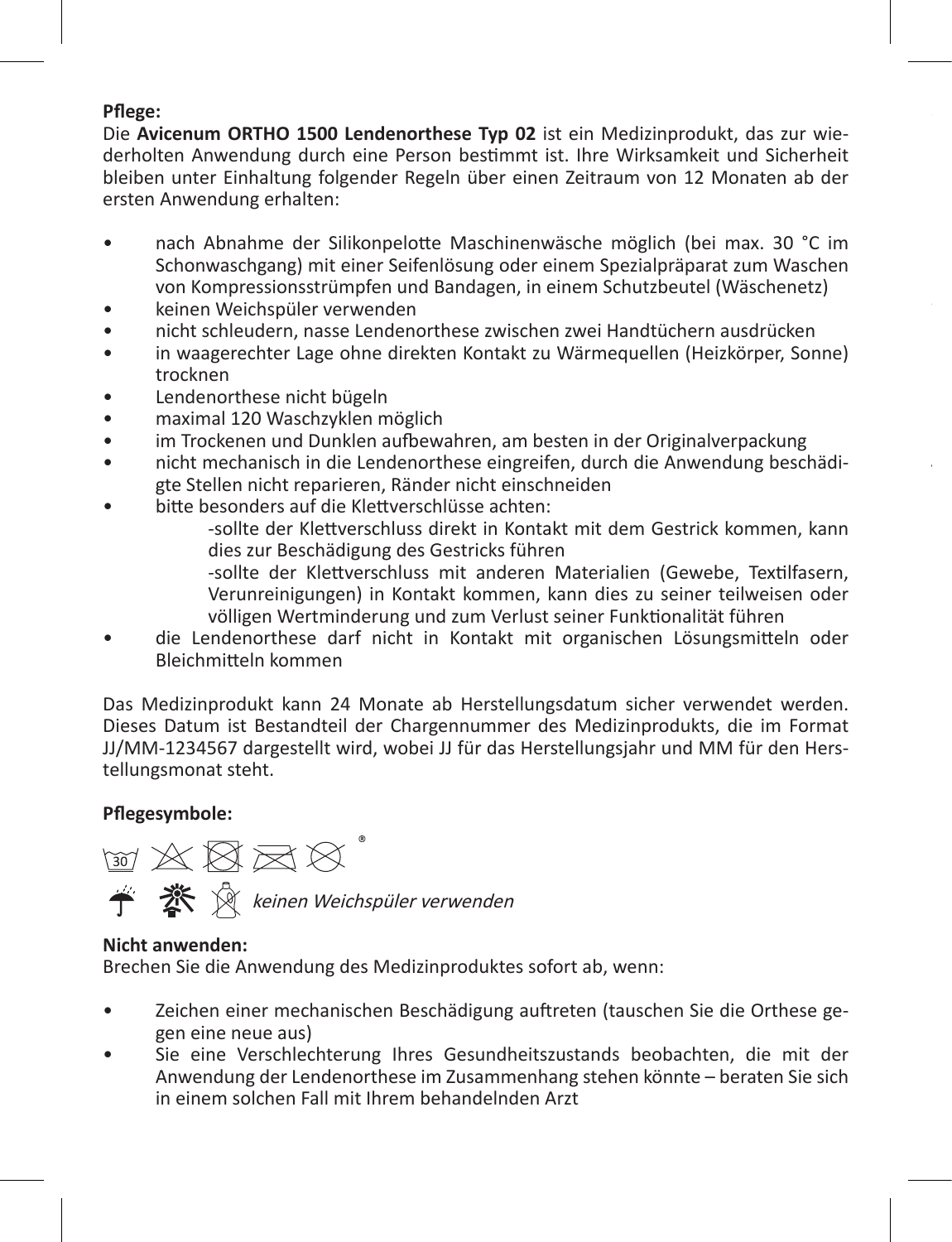#### **Zusammensetzung:**

75 % PAD Nylon, 25 % Elasthan LYCRA®, Baumwollfrottee, Silikon, PVC

Dieses Medizinprodukt enthält keine Wirkstoffe, einschließlich Derivate aus menschlichem Blut oder Blutplasma, und auch keine Gewebe oder Zellen menschlichen Ursprungs oder deren Derivate und keine Gewebe oder Zellen tierischen Ursprungs oder deren Derivate.

#### **Entsorgung:**

Die Lendenorthese kann mit dem üblichen Siedlungsabfall entsorgt werden, gegebenenfalls in einen Textilsammelcontainer geworfen werden. Obwohl das Produkt zur Anwendung auf gesunder, unverletzter Haut bestimmt ist, kann nicht ausgeschlossen werden, dass es während der Anwendung zur Kontamination mit Körperflüssigkeiten kommt. In einem solchen Fall ist die Lendenorthese als infektiöses Material zu entsorgen.

Das verwendete Material ist nicht toxisch, sofern es nicht brennt. Die benutzte Orthese niemals verbrennen.

**Jedwedes schwerwiegende unerwünschte Vorkommnis, zu dem es im Zusammenhang mit dem betreffenden Produkt gekommen ist, ist dem Hersteller und der zuständigen Behörde des Mitgliedstaats zu melden, in dem der Anwender und/oder Patient ansässig ist.**

| Česká republika | Státní ústav pro kontrolu léčiv, Šrobárova 48, 100 41 Praha 10                                                                  |
|-----------------|---------------------------------------------------------------------------------------------------------------------------------|
| Slovensko       | Štátny ústav pre kontrolu liečiv, Kvetná 1024/11, 821 08 Bratislava                                                             |
| Polska          | Urząd Rejestracji Produktów Leczniczych, Wyrobów Medycznych i<br>Produktów Biobójczych, Al. Jerozolimskie 181C, 02-222 Warszawa |
| Deutschland     | Das Bundesinstitut für Arzneimittel und Medizinprodukte, Kurt<br>Georg Kiesinger Allee 3, 53175 Bonn                            |
| Россия          | Roszdravnadzor, Address: 4, bld. 1, Slavyanskaya Square, Moscow,<br>109074                                                      |
| Україна         | Ministry of Health Ukraine, 7 Hrushevskoho Street, Kyiv, 01601                                                                  |
| Australia       | The Therapeutic Goods Administration, 136 Narrabundah Lane,<br>Symonston ACT 2609                                               |

#### **Hersteller:**



ARIES, a.s., Studenec 309, 512 33 Studenec Datum der letzten Revision des Textes: 01.01.2020

CE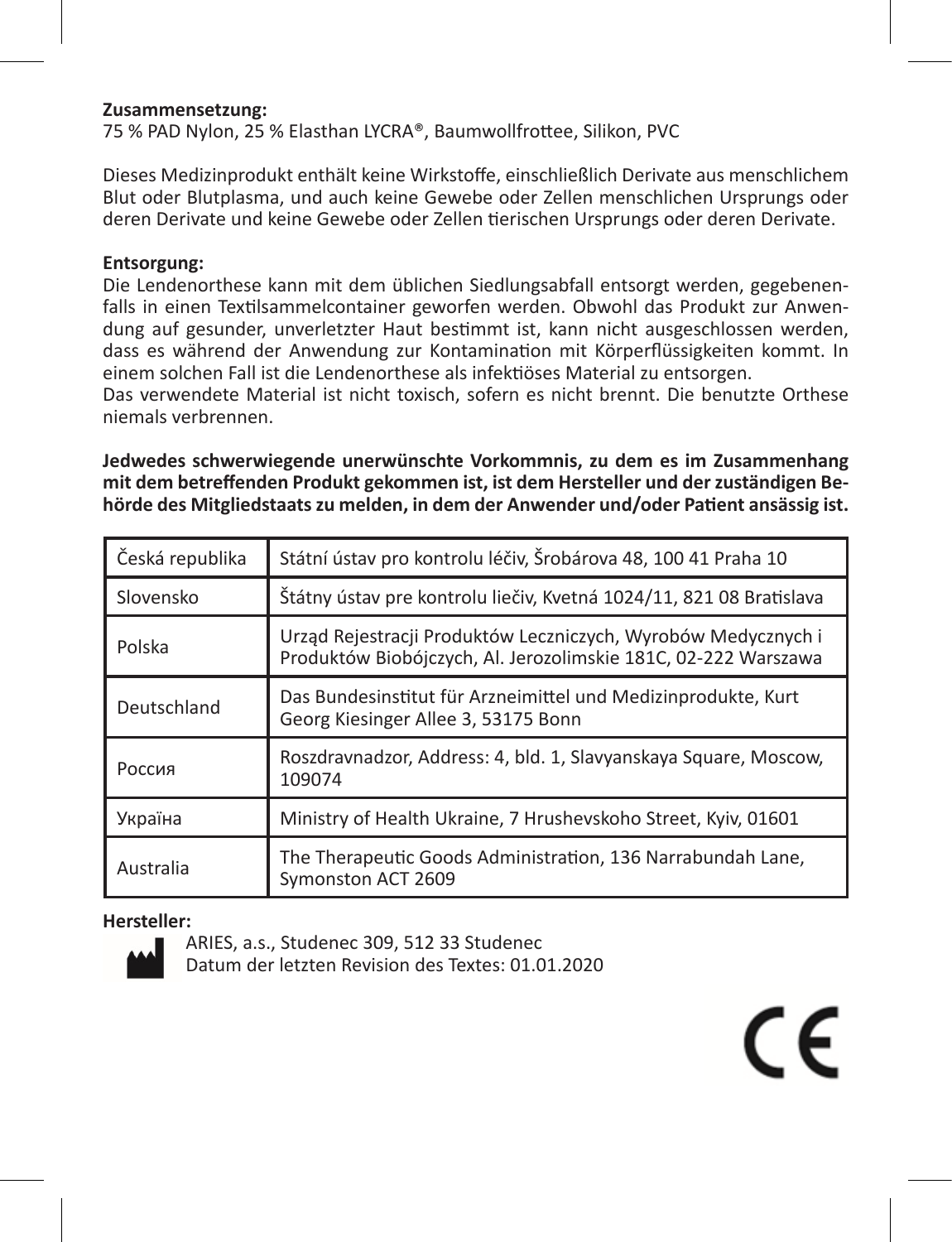#### **(RU) Дорогой клиент,**

в ваших руках – поясничный ортез предназначенный для вспомогательной терапии после операций и травм. Правильным использованием и уходом за изделием вы можете поддержать его полезные свойства.

**Ортез поясницы Avicenum ORTHO 1500 тип 02** изготовлен по технологии плоского плетения. Материалы использованные в ортезе не вызывают раздражение и не содержат латекс. Ортез изготовлен из эластичного трикотажа, с укрепляющими элементами в области спины и съемным силиконовым массажным пелотом. Ортез покрывает поясничные позвонки и застегивается спереди при помощи липучки. Застегнутый ортез обеспечивает стабилизацию поясничных позвонков, спины и мышц живота. Ортез действует за счет компрессионного воздействия и фиксации в области поясницы, оказывая таким образом необходимый терапевтический эффект который еще увеличивается за счет массажного силиконового пелота. Для правильного эффекта ортеза необходимо подобрать правильный размер. Наилучший эффект ортез оказывает во время физической нагрузки и, таким образом, им можно пользоваться и во время спорта. При длительных периодах отдыха или неподвижности ортез следует снимать. **Ортез поясницы Avicenum ORTHO 1500 тип 02** – это медицинское изделие предназначенное и для домашнего использования, и для использования в области медицинских услуг.

**Для кого предназначен ортез:** 

Для пациентов с

Для правильного эффекта ортеза необходимо подобрать правильный размер. Для

#### **Название медицинского изделия: Ортез поясницы Avicenum ORTHO 1500 тип 02**

#### **Варианты медицинского изделия:**

• с укреплением, силиконовый пелот, размер XS – 4XL

#### **Цель применения:**

Медицинское изделие предназначено для укрепления поясницы во время терапии после операций и травм, для профилактики отеков и для укрепления поясницы в случае слабости и в случае травмы или воспаления связок или сухожилия. Ортез также можно использовать во время занятия спортом в целях лечения или профилактики.

#### **Показания:**

- острый или хронический люмбосакральный синдром люмбаго
- долечивание после травм и операций поясницы
- вспомогательное лечение при заболевании межпозвоночных дисков
- болевые синдромы в области поясницы
- профилактика травм поясницы
- нестабильность связочного аппарата в области поясницы
- стабилизация крестцово-подвздошного сустава
- нарушение функции позвоночника
- ревматические боли
- мышечная слабость

Если вы используете ортез поясницы впервые, рекомендуем проконсультировать его применение с лечащим врачом или регулярно проходить у него осмотр.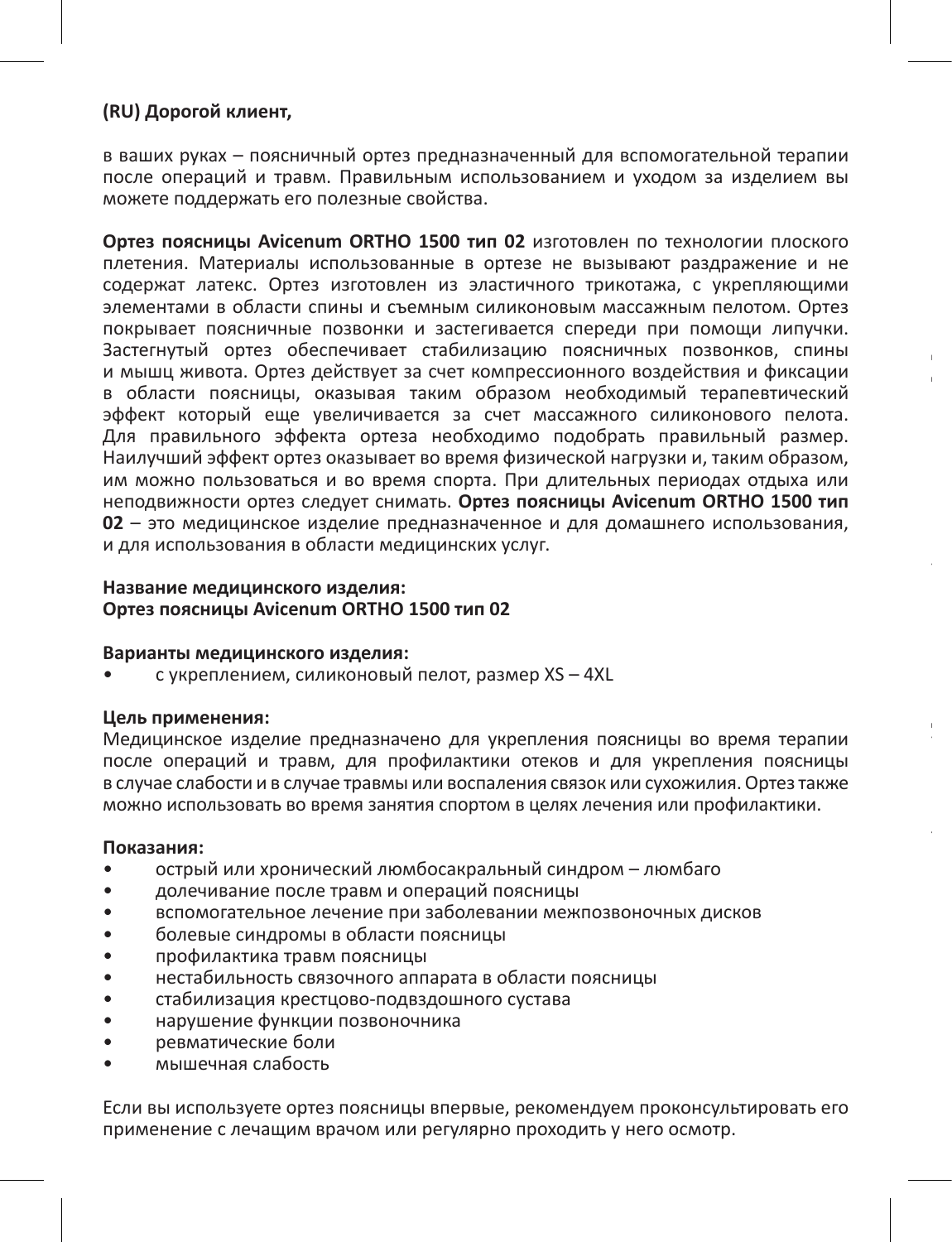#### **Противопоказания:**

- заболевания или травмы кожи в области поясницы
- мокнущие места на коже (раны, дерматиты, и другие)
- повышенная чувствительность к использованному материалу
- расстройства оттока лимфы и неспецифические отеки мягких тканей в области поясницы

В связи с существованием противопоказаний, лечащий врач должен оценить, насколько уместно использование ортеза, и взвесить возможные риски и терапевтический эффект ортеза.

#### **Для кого предназначен ортез:**

Для пациентов с нестабильностью в области поясницы, для терапии после травм и операций поясницы и для пациентов с вышеприведенными показаниями. Ортез следует надевать на здоровую, неповрежденную кожу. Ортез предназначен для мужчин и женщин любого возраста. Использование ортеза во время беременности необходимо проконсультировать с лечащим врачом.

#### **Побочные эффекты:**

Ортез может иметь побочные эффекты прежде всего при использовании неправильного размера или при использовании во время отсутствия физической нагрузки. Слишком туго затянутый ортез может привести к образованию мозолей, ухудшенному кровоснабжению (в результате сжатия сосудов), или ухудшенной чувствительности (в результате чрезмерного сжатия нервов). Более чувствительные люди могут заметить признаки раздражения кожи (покраснение, зуд, образование пузырьков) в местах соприкосновения кожи с материалом, из которого изготовлен ортез.

#### **Как подобрать правильный размер ортеза:**

Для правильного эффекта ортеза необходимо подобрать правильный размер. Для того, чтобы определить нужный размер, необходимо измерить окружность в местах обозначенных на рисунке.

#### **Предупреждение:**

Любые отеки или нестабильность в области поясницы должен оценить врач. Если вы наблюдаете отек или нестабильность в области поясницы впервые, посоветуйтесь перед использованием ортеза с вашим врачом. Не приступайте к самолечению при помощи ортеза если вам не известна причина отека или нестабильности. Сочетание ортеза с другими медицинскими изделиями всегда необходимо обсудить в лечащим врачом.

- Для измерения используйте швейный метр
- измерение следует проводить стоя, в идеальном случае утром, после сна
- попросите кого-нибудь помочь вам измерить нужные места
- в течение лечения измеренная окружность может меняться, поэтому перед тем, как использовать новый ортез проверьте, что он подходящего размера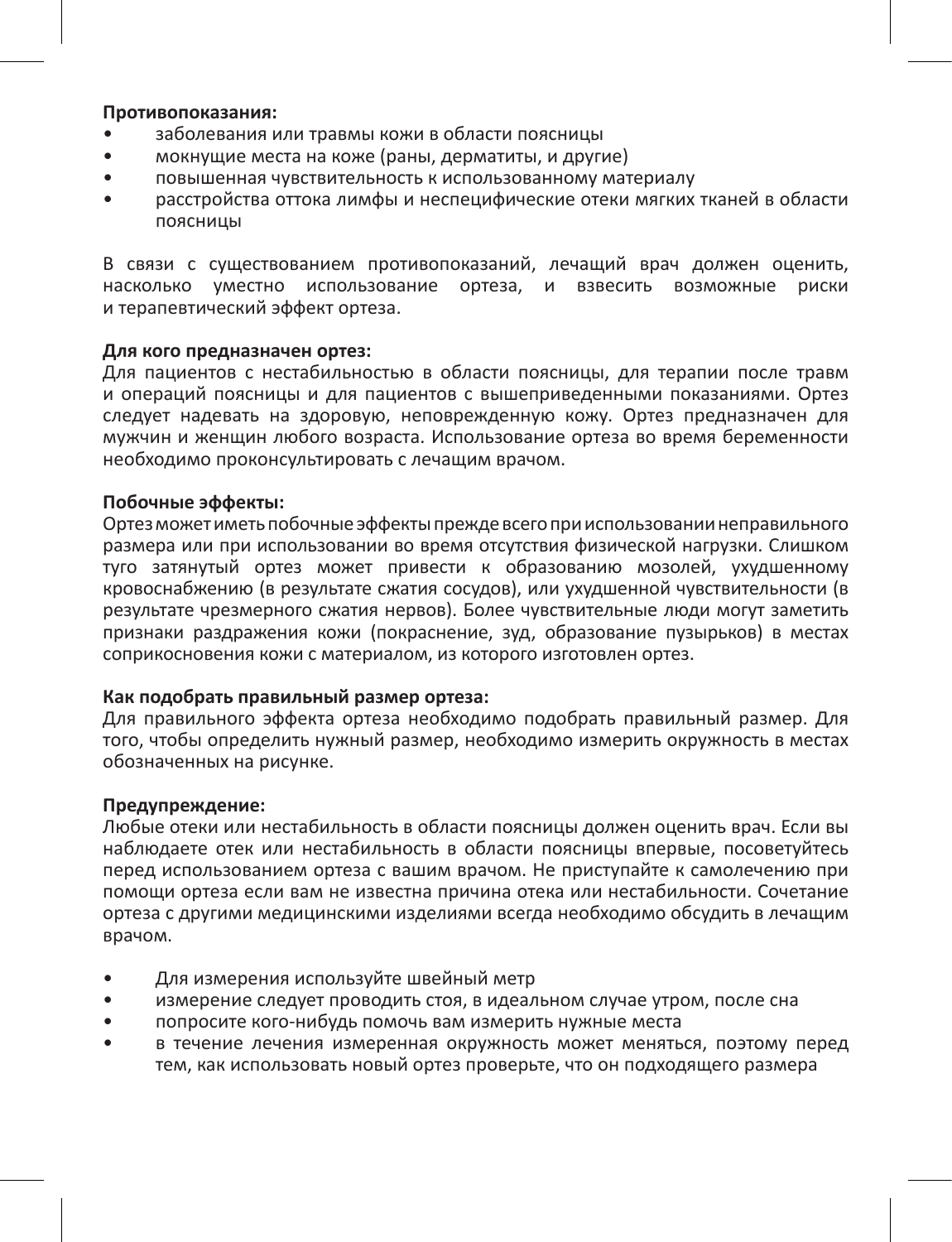| s          | м           |
|------------|-------------|
| 70 - 75    | $75 - 85$   |
| XL         | <b>XXL</b>  |
| $95 - 105$ | $105 - 120$ |
| 4XL        |             |
| 135 - 150  |             |
|            |             |



**Если измеренная окружность на грани двух размеров,** выбирайте более крупный. Если вы не уверены, какой размер вам подойдет, посетите специализированный пункт выдачи медицинских изделий или производителя.

**Если надеть ортез является для вас проблемой,** посетите специализированный пункт выдачи медицинских изделий, где вам продемонстрируют правильную технику надевания.

#### **Как узнать, что вы подобрали правильный размер:**

- в области поясницы ощущается заметное давление, которое, однако, не является неприятным
- при ходьбе ортез не сползает и не собирается
- ортез нигде не давит

Информация о размере и производителе находится на этикетке вшитой внутри передней части ортеза.

#### **Как надеть ортез:**

Ортез необходимо приложить к телу так, чтобы массажный бедренный пелот прилегал к пояснице и, держа ортез за края, закрепить его в области пупка при помощи застежки-липучки. Следите за тем, чтобы ортез был надел равномерно, без складок, чтобы обеспечить правильное распределение давления в области поясницы. Надевая ортез убедитесь, что он не соприкасается с острыми предметами, к примеру, с украшениями или длинными ногтями.

Если вы пользуетесь косметикой для тела, подождите после ее применения как минимум 15 минут прежде чем надеть ортез.

Если вы обнаружили на ортезе механическое повреждение, не используйте его и, в идеальном случае, поменяйте на новый.

#### **Уход за изделием**

**Ортез поясницы Avicenum ORTHO 1500 тип 02** – это медицинское изделие предназначенное для повторного использования одним человеком. Свойства и безопасность ортез сохраняет в течение 12 месяцев од первого использования, при чем необходимо соблюдать следующие правила:

• ортез можно стирать в стиральной машине (при температуре 30 °C в режиме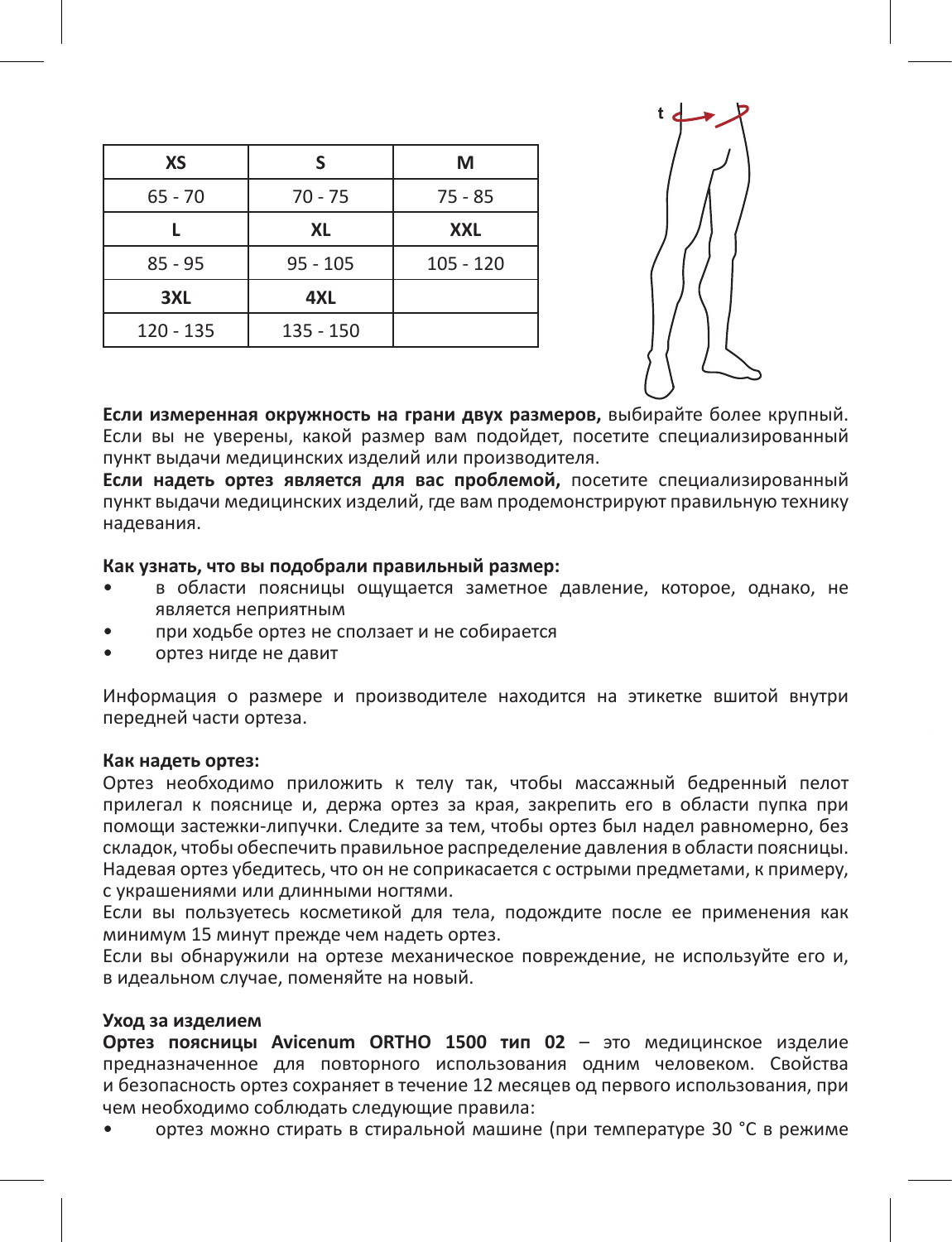бережной стирки) с использованием мыльного раствора или специального средства для стирки компрессионных чулков и бандажей, поместив ортез в мешок для стирки. Перед стиркой необходимо отстегнуть силиконовый пелот.

- не используйте кондиционеры для белья
- не используйте в стиральной машине режим отжима отожмите ортез при помощи двух полотенец
- сушите ортез в горизонтальном положении, в стороне от прямых источников тепла (батарея, солнце)
- не гладьте ортез утюгом
- максимальное количество стирок 120
- храните ортез на сухом и темном месте, лучше всего в оригинальной упаковке
- воздержитесь какого-либо механического вмешательства в ортез не чините повреждения, которые образовались в последствии использования, не надрезайте края
- особенное внимание следует уделить липучкам:

- соприкосновение липучки с трикотажем может привести к его повреждению

- если на липучку попадают другие материалы (ткан, текстильные волокна, грязь), это может привести к частичной или полной потере ее функции

• следите за тем, чтобы на ортез не попадали органические растворители и отбеливающие средства

Медицинское изделие можно безопасно использовать в течение 24 месяцев от даты производства. Дата производства является частью номера партии изделия в формате ГГ/ММ-1234567 где ГГ означает год а ММ месяц изготовления.

#### **Значки по уходу за изделием:**

**MXXXX** 

Не использовать кондиционер для белья

#### **Когда не следует использовать ортез:**

Немедленно перестаньте использовать ортез если:

- на нем появились признаки механического повреждения (поменяйте ортез на новый)
- вы наблюдаете ухудшение состояния, которое могло бы быть связано с использованием ортеза – в таком случае посоветуйтесь с врачом

#### **Состав:**

75 % PAD Нейлон, 25 % эластан LYCRA®, хлопковая махра, силикон, ПВХ

Ортез не содержит в себе лечебные препараты, дериваты человеческой крови или плазмы, ткани или клетки человеческого происхождения или их дериваты, или ткани или клетки животного происхождения или их дериваты.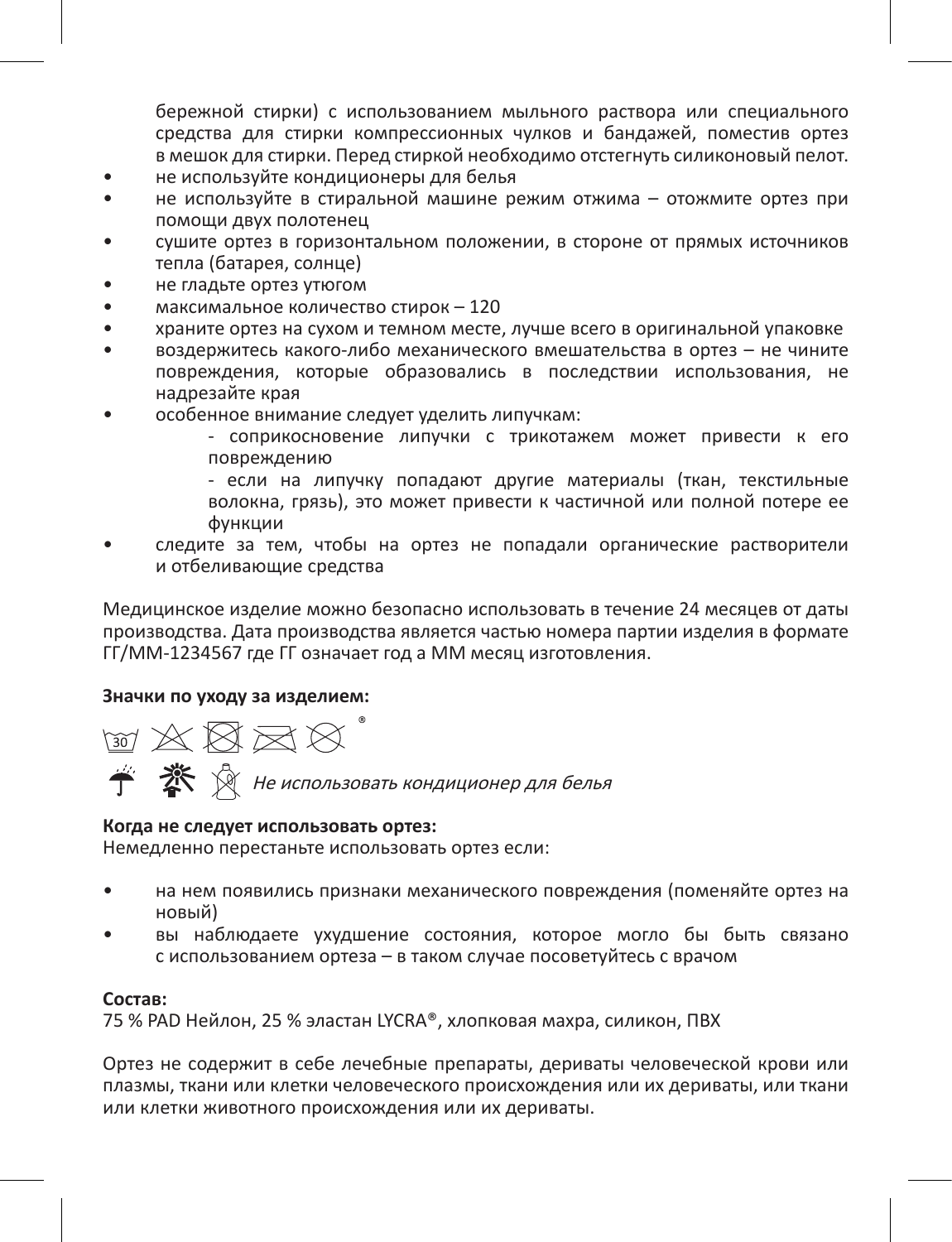#### **Как правильно выбросить изделие:**

Ортез можно выбросить вместе с коммунальным мусором или поместить в контейнер для текстиля. Не смотря на то, что изделие предназначено для использования на здоровой коже без травм, не возможно исключить загрязнение ортеза жидкостями тела. В таком случае ортез следует уничтожить как инфекционный материал.

Материал, из которого изготовлено изделие, не является токсическим, за исключением его возгорания. Поэтому, никогда не сжигайте старый ортез.

**Любые серьезные нежелательные ситуации, которые образовались в связи с изделием, следует сообщить производителю и в соответствующие органы государственной администрации страны-участницы ЕС, в которой проживает пациент или пользователь.**

| Česká republika | Státní ústav pro kontrolu léčiv, Šrobárova 48, 100 41 Praha 10                                                                  |
|-----------------|---------------------------------------------------------------------------------------------------------------------------------|
| Slovensko       | Štátny ústav pre kontrolu liečiv, Kvetná 1024/11, 821 08 Bratislava                                                             |
| Polska          | Urząd Rejestracji Produktów Leczniczych, Wyrobów Medycznych i<br>Produktów Biobójczych, Al. Jerozolimskie 181C, 02-222 Warszawa |
| Deutschland     | Das Bundesinstitut für Arzneimittel und Medizinprodukte, Kurt<br>Georg Kiesinger Allee 3, 53175 Bonn                            |
| Россия          | Roszdravnadzor, Address: 4, bld. 1, Slavyanskaya Square, Moscow,<br>109074                                                      |
| Україна         | Ministry of Health Ukraine, 7 Hrushevskoho Street, Kviv, 01601                                                                  |
| Australia       | The Therapeutic Goods Administration, 136 Narrabundah Lane,<br>Symonston ACT 2609                                               |

#### **Производитель:**



ARIES, a.s., Studenec 309, 512 33 Дата последней ревизии текста: 01.01.2020

# $\epsilon$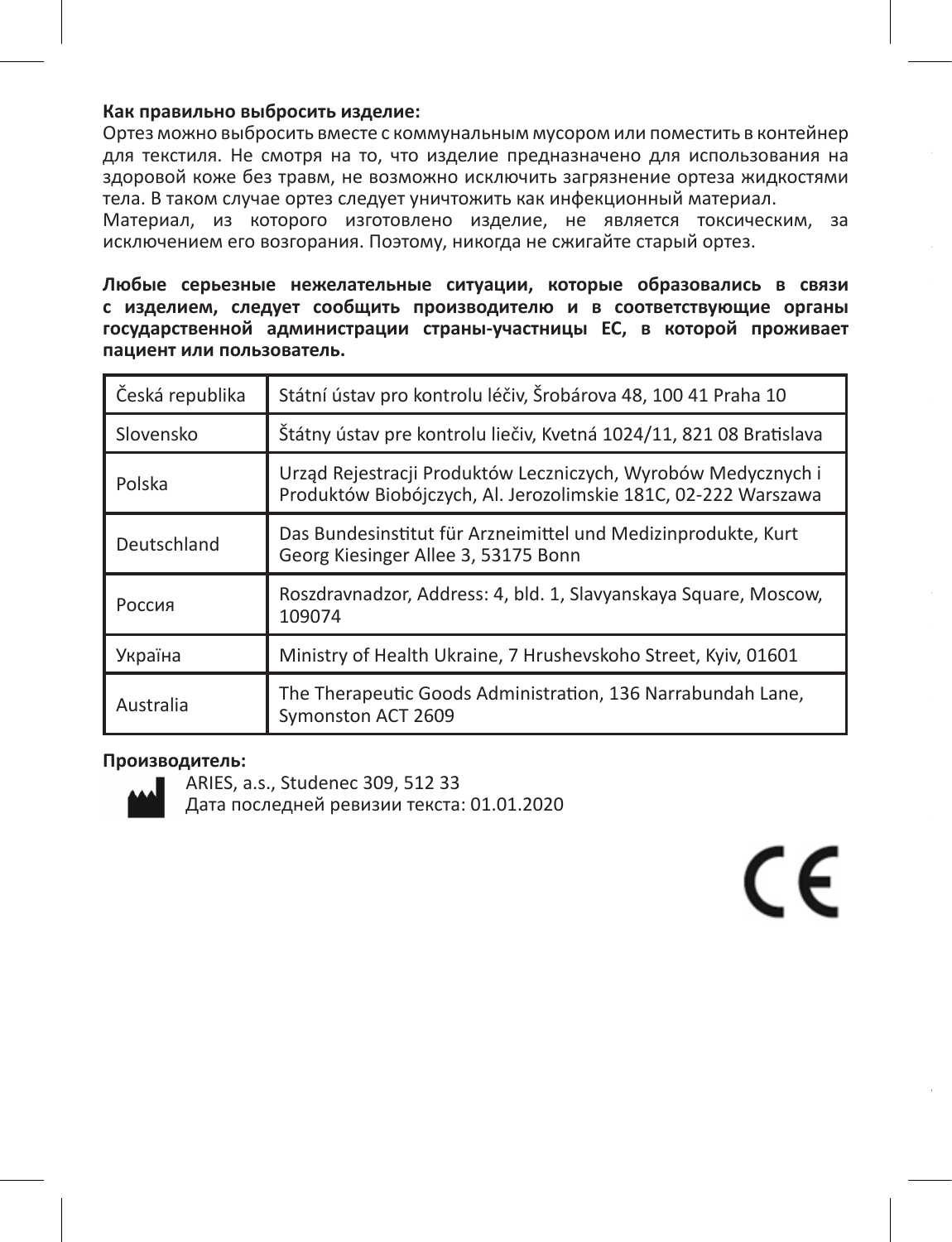#### **(PL) Szanowni Klienci,**

trzymają Państwo w rękach elastyczny pas lędźwiowy, który stosuje się w leczeniu pooperacyjnym oraz podczas terapii pourazowej. Korzystne właściwości wyrobu wpływają na prawidłowe stosowanie i efektywne leczenie.

**Avicenum ORTHO 1500 elastyczny pas lędźwiowy typ 02** wykonany jest w technologii płaskiego dziania z materiałów niedrażniących i niezawierających lateksu. Pas lędźwiowy wykonany jest z elastycznej dzianiny, wyposażony w tylnej części w dodatkowe wzmocnienie i masującą pelotę z wypustkami, którą w razie potrzeby można wyjmować. Pas zachodzi na biodra i odcinek lędźwiowy kręgosłupa. Na przodzie posiada zapięcie w formie rzepa. Przy właściwym założeniu pasa, doskonale stabilizuje odcinek lędźwiowy kręgosłupa, plecy oraz mięśnie brzucha. Mechanizm działania pasa opiera się na wywieraniu odpowiedniego ucisku i masażu w okolicy odcinka lędźwiowego kręgosłupa, dzięki czemu uzyskujemy pożądany efekt terapeutyczny. Aby osiągnąć pożądany efekt, konieczne jest, aby wybrać odpowiedni rozmiar. Najlepsze rezultaty osiąga się użytkując pas podczas codziennych aktywności fizycznych. Pas jest również wygodny podczas aktywności sportowych. Podczas dłuższych przerw pas należy zdejmować. **Avicenum ORTHO 1500 elastyczny pas ledźwiowy typ 02** jest wyrobem medycznym do stosowania w warunkach domowych, jak i placówkach zdrowia.

#### **Nazwa wyrobu: Avicenum ORTHO 1500 elastyczny pas lędźwiowy typ 02**

#### **Warianty wyrobu:**

• wzmocnienia, silikonowa pelota, roz. XS- 4XL

#### **Zastosowanie:**

Wyrób medyczny przeznaczony do wzmocnienia odcinka lędźwiowego kręgosłupa w terapii pourazowej i pooperacyjnej, zapobiega obrzękom zapewniając wsparcie mięśni, podczas stanu zapalnego lub urazów ścięgien w okolicy lędźwiowej. Pas zapewnia komfort podczas aktywności sportowych w trakcie leczenia czy profilaktyki.

#### **Wskazania:**

- ostry lub przewlwkły zespół LS -lumbago
- leczenie pooperacyjne i pourazowe odcinka lędźwiowego
- leczenie wspomagające przy chorobach krążków międzykręgowych lędźwiowych
- zespół bólowy odcinka ledźwiowego
- zapobieganie urazom odcinka lędźwiowego
- niestabilność więzadeł odcinka lędźwiowego kręgosłupa
- stabilizacja stawu krzyżowo-biodrowego
- schorzenia kregosłupa
- bóle reumatyczne
- niewydolność mięśni

Jeśli używasz pas lędźwiowy po raz pierwszy, zaleca się konsulatcję lekarską w celu potwierdzenia wskazań do jego zastosowania. Jeśli to konieczne, należy regularnie kontrolować stan zdrowia przez lekarza.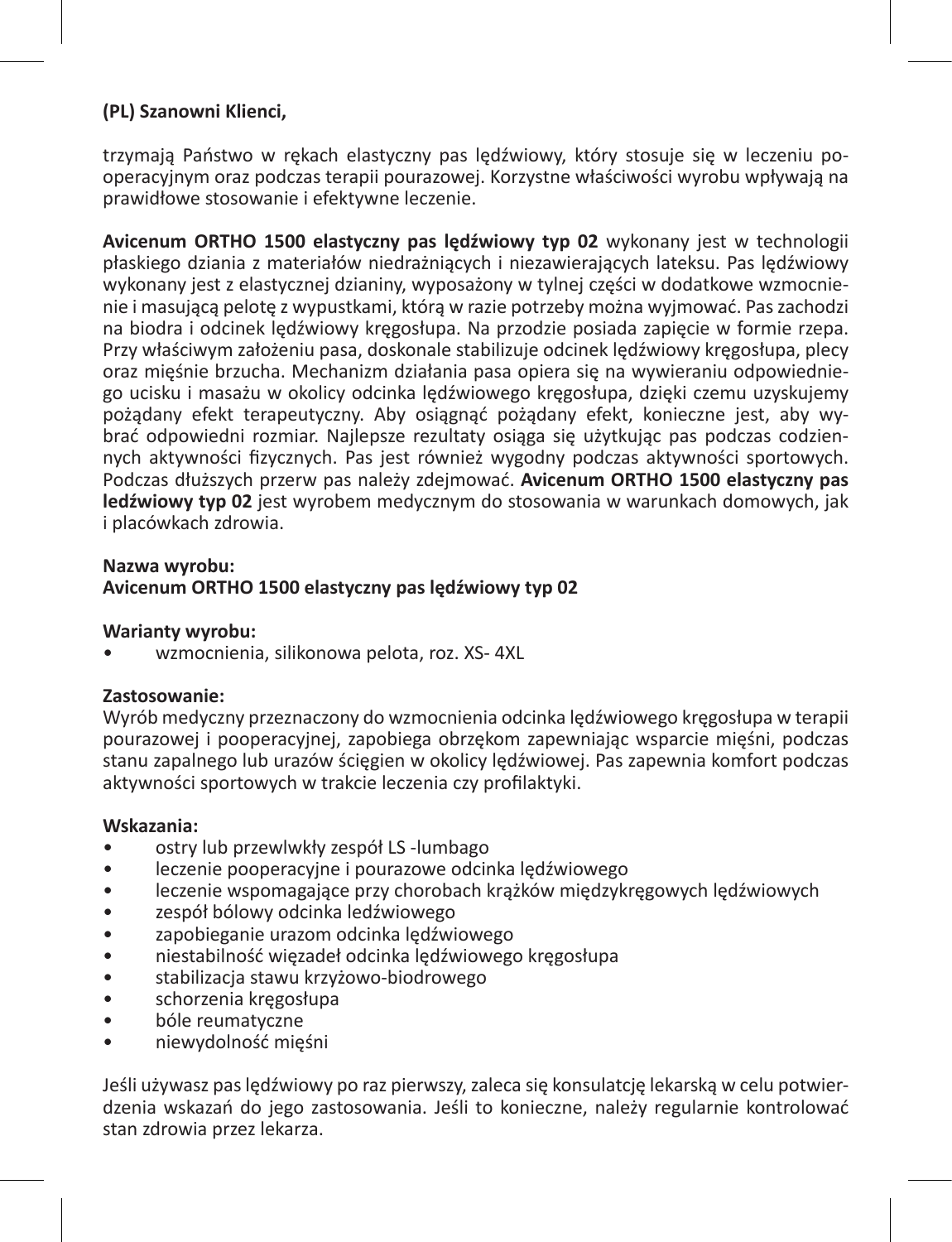#### **Przeciwwskazania:**

- choroby lub uszkodzenie skóry w obrębie odcinka lędźwiowego
- ostre stany zapalne skóry z wysiękiem
- nadwrażliwość na zastosowane materiały
- zaburzenia drenażu limfatycznego i niespecyficzny obrzęk tkanek miękkich w okolicy odcinka lędźwiowego

Ze względu na znane przeciwwskazania lekarz prowadzący powinien rozważyć użycie pasa lędźwiowego i ocenić potencjalne ryzyko dla korzyści terapeutycznych wyrobu medycznego.

#### **Grupą docelową są:**

Pacjenci z niestabilnym odcinkiem lędźwiowym kręgosłupa, podczas terapii w stanach pooperacyjnych i pourazowych okolicy lędźwiowej oraz pacjenci z powyższymi wskazaniami. Pas lędźwiowy jest przeznaczona do stosowania na zdrową, nieuszkodzoną skórę. Pas jest przeznaczony dla wszystkich grup wiekowych i obu płci. Należy skonsultować z lekarzem możliwość stosowania pasa w ciąży.

#### **Efekty uboczne:**

Działania uboczne mogą występować zwłaszcza w przypadku nieprawidłowo dobranego rozmiaru lub podczas stosowania pasa pomimo przeciwwskazań. Zbyt mocno obciskający pas, może powodować owrzodzenia, pogorszenie krążenia krwi z powodu kompresji naczyń krwionośnych, pogorszenie tkliwości poprzez nadmierny ucisk nerwów. U alergików i wrażliwych osób może wystąpić podrażnienie skóry (zaczerwienienie, swędzenie, pęcherze) w miejscu styku z materiałem, z którego jest wykonany pas lędźwiowy.

#### **Jak dobrać odpowiedni rozmiar:**

Aby osiągnąć pożądany efekt, konieczne jest, aby wybrać odpowiedni rozmiar. Rozmiar można określić jedynie na podstawie pomiaru obwodu pasa w miejscu wskazanym na rysunku.

#### **Ostrzeżenie:**

Wszelkie obrzęki lub niestabilność odcinka lędźwiowego powinny zostać ocenione przez lekarza. Jeśli obrzęk lub niestabilność w odcinku lędźwiowym zaobserwowano po raz pierwszy, przed rozpoczęciem korzystania z pasa należy skonsultować się z lekarzem. Nie zaczynaj samoleczenia pasem, jeśli nie znasz przyczyny jego obrzęku i niestabilności. Jednoczesne stosowanie pasa z innymi wyrobami medycznymi należy zawsze skonsultować z lekarzem.

- do pomiaru użyj centymetra krawieckiego
- pomiaru dokonaj najlepiej rano po przebudzeni
- poproś o pomoc drugą osobę
- pomiary obwodu pasa mogą się od siebie różnić podczas leczenia, może to skutkować wymianą pasa na inny rozmiar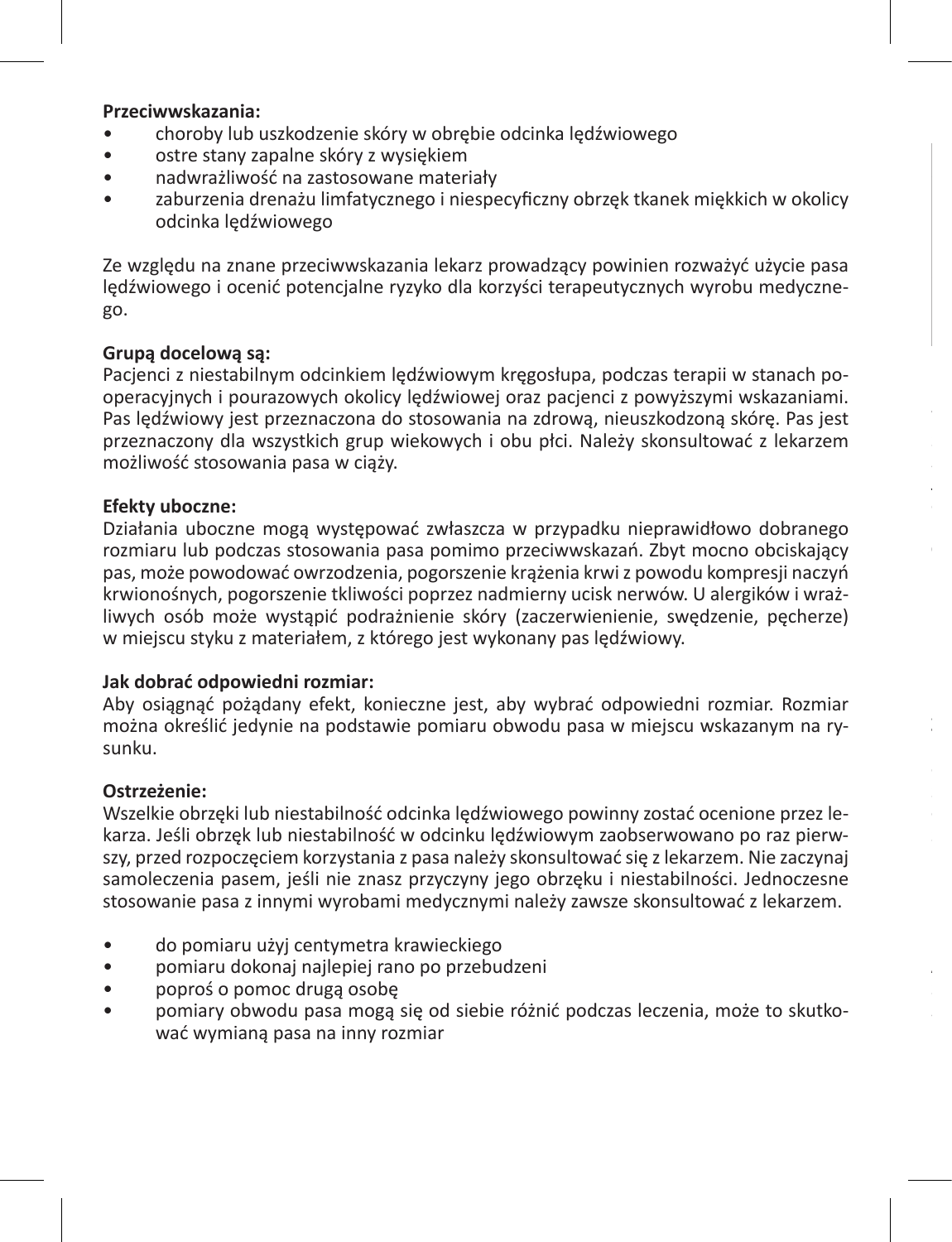| s          | М           |
|------------|-------------|
| $70 - 75$  | $75 - 85$   |
| XL         | <b>XXL</b>  |
| $95 - 105$ | $105 - 120$ |
| 4XL        |             |
| 135 - 150  |             |
|            |             |



W przypadku gdy pomiar znajduje się na granicy dwóch rozmiarów, wybierz rozmiar większy. Jeśli masz wątpliwości co do wyboru rozmiaru pasa lędźwiowego, należy skonsultować się z wyspecjalizowanym sklepem medycznym lub bezpośrednio z producentem. Jeśli pas lędźwiowy ciężko się zakłada, odwiedź specjalistyczny sklep medyczny i poproś o pokazanie techniki sprawnego zakładania pasa.

#### **Odpowiednio dobrany rozmiar, gdy:**

- odczuwa się zauważalny, ale nie nieprzyjemny ucisk w okolicy lędźwiowej
- pas nie zsuwa się, nie ulega podwijaniu i falowaniu
- pas nie wżyna się w żadnym miejscu

Rozmiar i dane dotyczące producenta można znaleźć na metce wszytej w górnej części pasa lędźwiowego.

#### **Zakładanie pasa lędźwiowego:**

Pas zakładamy w taki sposób, aby wzmocnienia i masująca pelota prawidłowo przylegały w okolicy lędźwiowej kręgosłupa, a końce pasa można zapiąć na rzep w okolicy pępka. Należy zwrócić uwagę, aby pas przylegał równomiernie, bez podwijania się i fałdowania. Dzięki odpowiedniemu założeniu pasa uzyskamu pożądany ucisk w okolicy lędźwiowej. Podczas zakładania pasa należy unikać kontaktu z ostrymi przedmiotami (np. biżuterią) czy długimi paznokciami. Podczas stosowania kosmetyków pielęgnacyjnych należy odczekać około 15 minut przed założeniem pasa. W przypadku widocznego uszkodzenia mechanicznego wyrobu, należy pas zdjąć i najlepiej wymienić na nowy.

#### **Pielęgnacja i konserwacja:**

**Avicenum ORTHO 1500 elastyczny pas lędźwiowy typ 02** jest wyrobem medycznym przeznaczonym do wielokrotnego użytku przez jedną osobę. Swoją skuteczność i bezpieczeństwo zachowuje przez okres 12 miesięcy od pierwszego użycia, z zastrzeżeniem stosowania następujących zasad:

• pas można prać w pralce (w temp. max.30 °C,progam delikatne tkaniny) w płynie do prania lub specjalnym płynie do prania kompresyjnych pończoch i opasek, w ochronnym woreczku do prania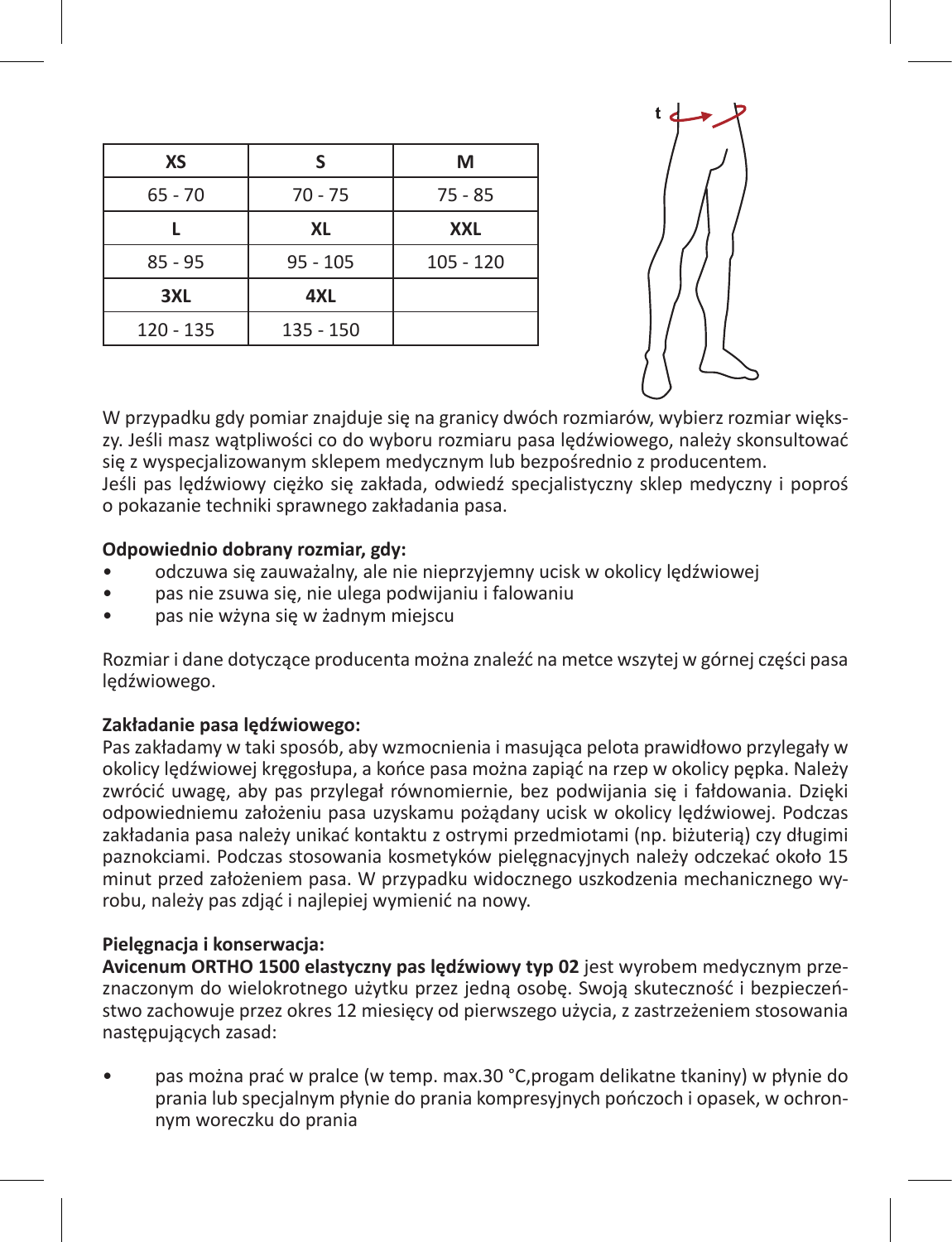- nie stosować płynów zmiękczających
- nie wirować, mokrą ortezę odcisnąć pomiędzy dwoma ręcznikami
- suszyć w pozycji poziomej w zacienionym i przewiewnym miejscu, nie wystawiać na bezpośrednie działanie promieni słonecznych, grzejnika
- pasa nie wolno prasować
- maksymalna liczba cykli prania to 120
- przechowywać pas w opakowaniu w suchym i zacienionym miejscu, w temperaturze pokojowej
- nie wolno ingerować mechanicznie w ortezę, nie odcinać wystających nici, nie naprawiać jej i nie odcinać krawędzi
- zwróć większą uwagę na rzepy:
	- -jeśli rzep wchodzi w bezpośredni kontakt z tkaniną, może ją uszkodzić -jeśli rzep wchodzi w kontakt z innymi materiałami (tkaniny, włókna tekstylne, zanieczyszczenia) może skutkować to pogorszeniem częściowej lub utratą całkowitej jego funkcji
- pas nie powinien wchodzić w kontakt z rozpuszczalnikami organicznymi, środkami wybielającymi lub maściami skórnymi.

Wyrób medyczny może być bezpiecznie użytkowany 24 miesiące od daty produkcji. Data produkcji jest częścią partii wyrobu medycznego, która jest wyrażona w formacie YY/MM-1234567, gdzie YY oznacza rok, a MM miesiąc produkcji.

#### **Symbole dotyczące pielęgnacji:**

™ ※ 図 ⊠ ☆  $\hat{\mathbf{f}}$   $\hat{\mathbf{X}}$   $\hat{\mathbf{N}}$  Nie używać płynów zmiękczających

#### **Kiedy nie używać:**

Należy natychmiast zaprzestać użytkowania w przypadku, gdy:

- zauważysz mechaniczne uszkodzenia pasa (pas należy wymienić na nowy)
- zauważysz niepokojącą zmianę stanu zdrowia, która może wynikać z używania pasa lędźwiowego, natychmiast zaprzestań korzystania z wyrobu i skontaktuj się z lekarzem prowadzącym

#### **Skład:**

75 % PAD Nylon, 25 % elastan LYCRA®, bawełna frotte, silikon, PVC

Pas lędźwiowy nie zawiera żadnych substancji czynnych, w tym pochodnych z krwi, osocza lub tkanek ludzkich czy zwierzęcych.

#### **Utylizacja:**

Po zużyciu postępować jak z odzieżą. Jeżeli pas podczas użytkowania został zanieczyszczony biologicznie, należy go utylizować z odpadami pochodzenia biologicznego. Nie spalaj zużytego pasa, ponieważ może doprowadzić to do powstania toksycznych związków.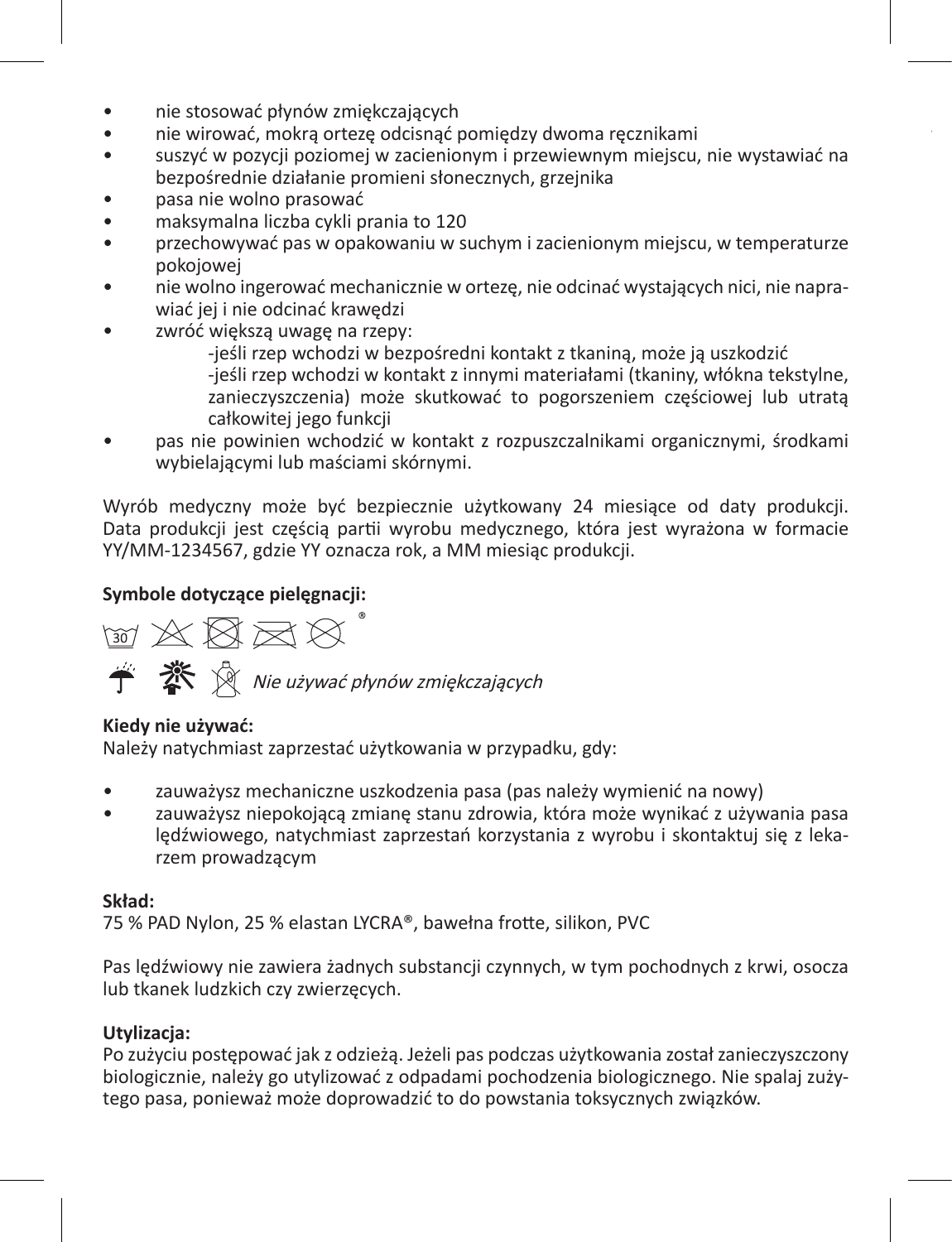**Każdy poważny incydent związany z danym wyrobem powinien być zgłoszony producentowi i właściwemu organowi państwa członkowskiego ,w miejscu zamieszkania użytkownika i/lub pacjenta:**

| Česká republika | Státní ústav pro kontrolu léčiv, Šrobárova 48, 100 41 Praha 10                                                                  |
|-----------------|---------------------------------------------------------------------------------------------------------------------------------|
| Slovensko       | Štátny ústav pre kontrolu liečiv, Kvetná 1024/11, 821 08 Bratislava                                                             |
| Polska          | Urząd Rejestracji Produktów Leczniczych, Wyrobów Medycznych i<br>Produktów Biobójczych, Al. Jerozolimskie 181C, 02-222 Warszawa |
| Deutschland     | Das Bundesinstitut für Arzneimittel und Medizinprodukte, Kurt<br>Georg Kiesinger Allee 3, 53175 Bonn                            |
| Россия          | Roszdravnadzor, Address: 4, bld. 1, Slavyanskaya Square, Moscow,<br>109074                                                      |
| Україна         | Ministry of Health Ukraine, 7 Hrushevskoho Street, Kyiv, 01601                                                                  |
| Australia       | The Therapeutic Goods Administration, 136 Narrabundah Lane,<br>Symonston ACT 2609                                               |

#### **Producent:**



ARIES, a.s., Studenec 309, 512 33 Studenec Ostatnia rewizja tekstu: 01.01.2020

# $\epsilon$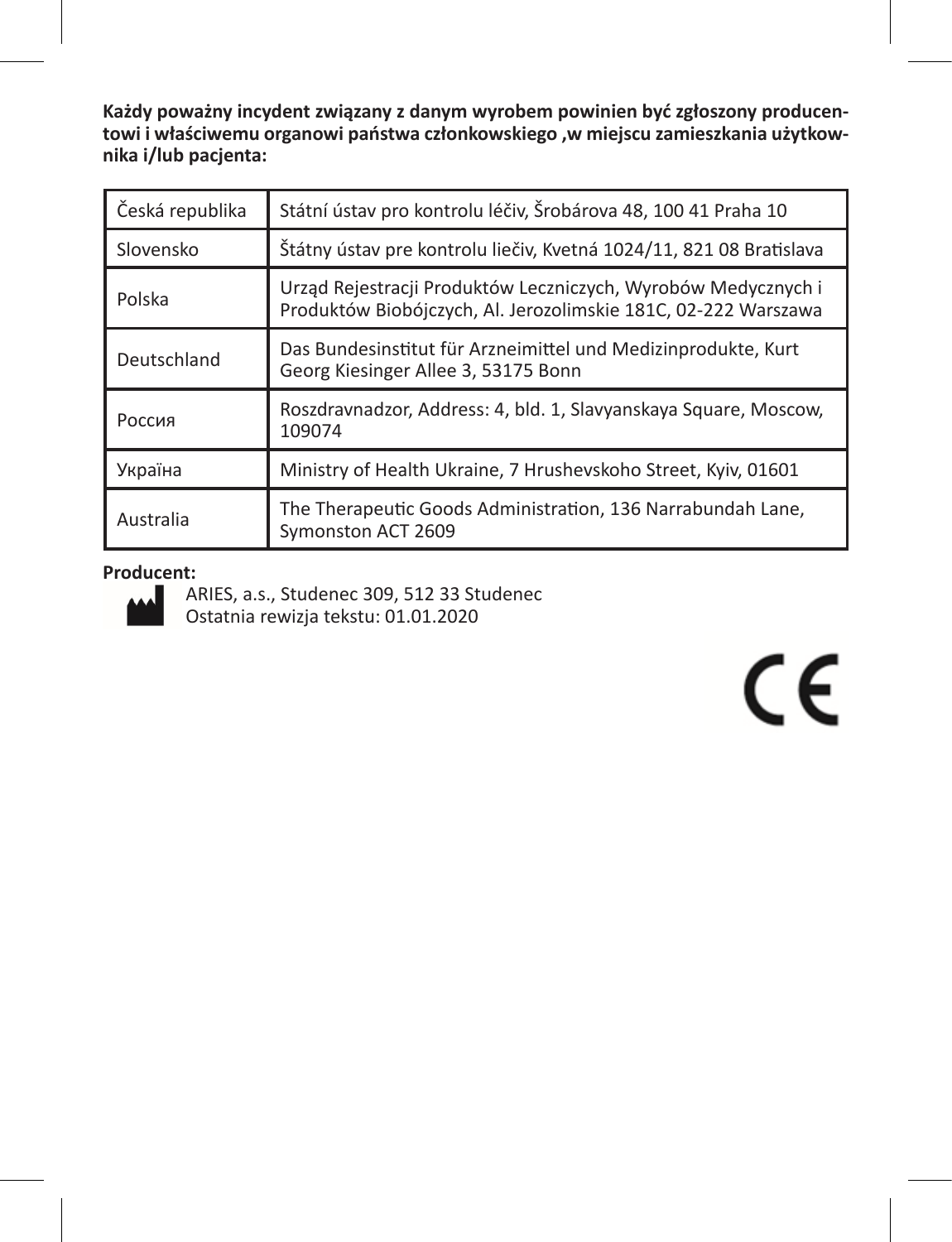#### **(CZ) Vážený zákazníku,**

v rukou držíte zdravotní bederní ortézu k podpůrné pooperační a poúrazové terapii. Užitné vlastnosti tohoto výrobku podpoříte jeho správným ošetřováním či užíváním.

**Avicenum ORTHO 1500 ortéza bederní typ 02** je vyrobena technologií plochého pletení. Materiály použité na její výrobu jsou nedráždivé a neobsahují latex. Bederní ortéza je vyrobena z elastického úpletu, integrovaných zádových výztuží a její součástí je i odnímatelná masážní silikonová pelota s masážními výstupky. Tato ortéza pokrývá bederní obratle. Vpředu se zapíná na suchý zip. Při uzavření pásu je velmi dobře zajištěna stabilizace bederních obratlů, zad a břišního svalstva. Mechanizmus účinku ortézy je založen na kompresivním působení a fixaci v oblasti bederní páteře, čímž dochází k potřebnému terapeutickému efektu. Účinek je podpořen masážními vlastnostmi silikonové peloty. Pro dosažení požadovaného účinku je nutné zvolit správnou velikost. Nejlepšího účinku ortéza dosahuje při fyzické zátěži. Ortéza je vhodná i pro sportovní aktivity. Při delších klidových přestávkách byste měli ortézu sundat. **Avicenum ORTHO 1500 ortéza bederní typ 02** je zdravotnickým prostředkem určeným k použití v domácím prostředí i u poskytovatelů zdravotních služeb.

#### **Název zdravotnického prostředku: Avicenum ORTHO 1500 ortéza bederní typ 02**

#### **Varianty zdravotnického prostředku:**

• výztuhy, silikonová pelota, vel. XS – 4XL

#### **Určený účel použití zdravotnického prostředku:**

Zdravotnický prostředek určený k podpoře v oblasti bederní páteře při poúrazové a pooperační terapii, zamezení vzniku otoku a slouží jako podpora při ochablosti, zánětu nebo úrazu vazů a šlach v oblasti bederní páteře. Tato ortéza je vhodná i při sportovní aktivitě jako léčebná nebo preventivní.

**Jak zvolit správnou velikost bederní ortézy:**

#### **Indikace:**

- akutní nebo chronický lumbosakrální syndrom lumbago
- doléčení po operacích a úrazech bederní páteře
- podpůrná léčba při onemocnění meziobratlových plotének
- bolestivé syndromy v oblasti bederní páteře
- prevence úrazu bederní páteře
- nestabilita vazivového aparátu v oblasti bederní páteře
- stabilizace sakroiliakálního kloubu
- funkční poruchy páteře
- revmatické bolesti
- svalová insuficience

Pokud bederní ortézu používáte poprvé, je vhodné její použití konzultovat s ošetřujícím lékařem, popř. aby byl zdravotní stav pravidelně lékařem kontrolován.

#### **Kontraindikace:**

• onemocnění nebo poranění kůže v oblasti beder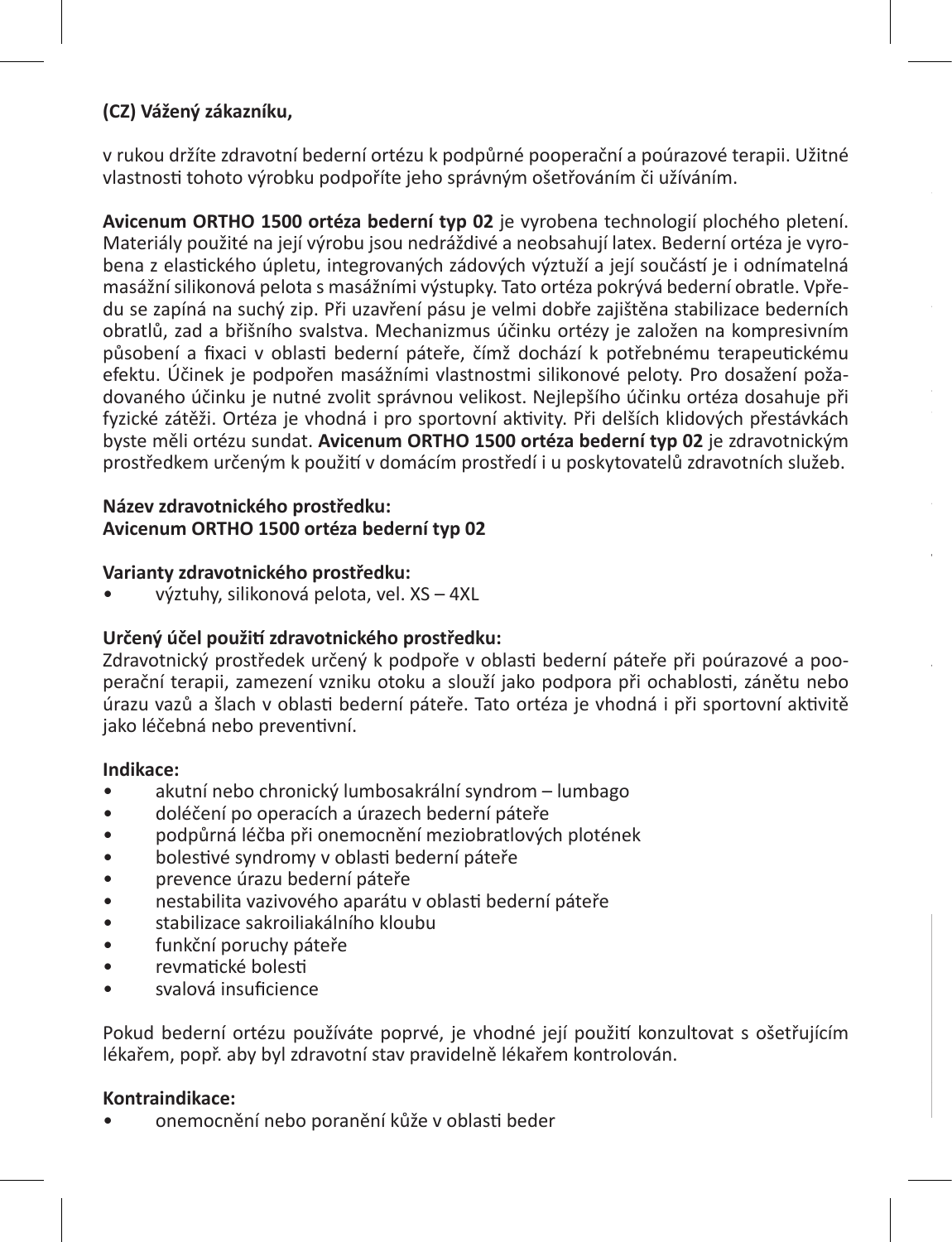- akutní mokvající kožní projevy
- přecitlivělost na použité materiály
- poruchy odtoku lymfy a nespecifické otoky měkkých tkání v oblasti beder

Vzhledem ke známým kontraindikacím by měl ošetřující lékař zvážit použití bederní ortézy a posoudit možné riziko s terapeutickým přínosem zdravotnického prostředku.

#### **Cílová skupina pacientů:**

Pacienti s nestabilitou v oblasti bederní páteře, pooperační a poúrazová terapie v oblasti bederní páteře a dále pacienti s výše zmíněnými indikacemi. Bederní ortéza je určena k použití na zdravou, neporušenou pokožku. Ortéza je určena pro všechny věkové skupiny a obě pohlaví. Použití bederní ortézy v těhotenství konzultujte se svým ošetřujícím lékařem.

#### **Vedlejší účinky:**

Vedlejší účinky se mohou projevit především při nesprávně zvolené velikosti nebo při používání bederní ortézy mimo zátěž. U příliš pevně upnuté bederní ortézy může dojít k otlakům, zhoršení prokrvení vlivem stlačení cév nebo zhoršení citlivosti přílišným stlačením nervů. U vnímavých a přecitlivělých jedinců může dojít k iritaci pokožky (zarudnutí, svědění, tvorba puchýřků) v místě kontaktu s materiálem, ze kterého je bederní ortéza vyrobena.

#### **Jak zvolit správnou velikost bederní ortézy:**

Pro dosažení požadovaného účinku je nutné zvolit správnou velikost. Velikost lze určit pouze změřením obvodů v místech označených na obrázku.

#### **Upozornění:**

Jakékoliv otoky či nestability v oblasti bederní páteře by měl posoudit lékař. Pokud jste otoky či nestability v oblasti bederní páteře pozorovali poprvé, poraďte se před používáním bederní ortézy s Vaším lékařem. Nezačínejte samoléčbu bederní ortézou, pokud neznáte příčinu otoku či nestability v oblasti bederní páteře. Kombinaci s jinými zdravotnickými prostředky je nutné vždy konzultovat s Vaším ošetřujícím lékařem.

- k měření používejte krejčovský metr
- měřte vestoje, nejlépe ráno po probuzení
- požádejte o pomoc druhou osobu
- naměřené hodnoty se v průběhu léčby mohou měnit ověřte vždy správnou velikost před použitím nového balení bederní ortézy

| ς          | М           |
|------------|-------------|
| $70 - 75$  | $75 - 85$   |
| XL         | <b>XXL</b>  |
| $95 - 105$ | $105 - 120$ |
| 4XL        |             |
| 135 - 150  |             |
|            |             |

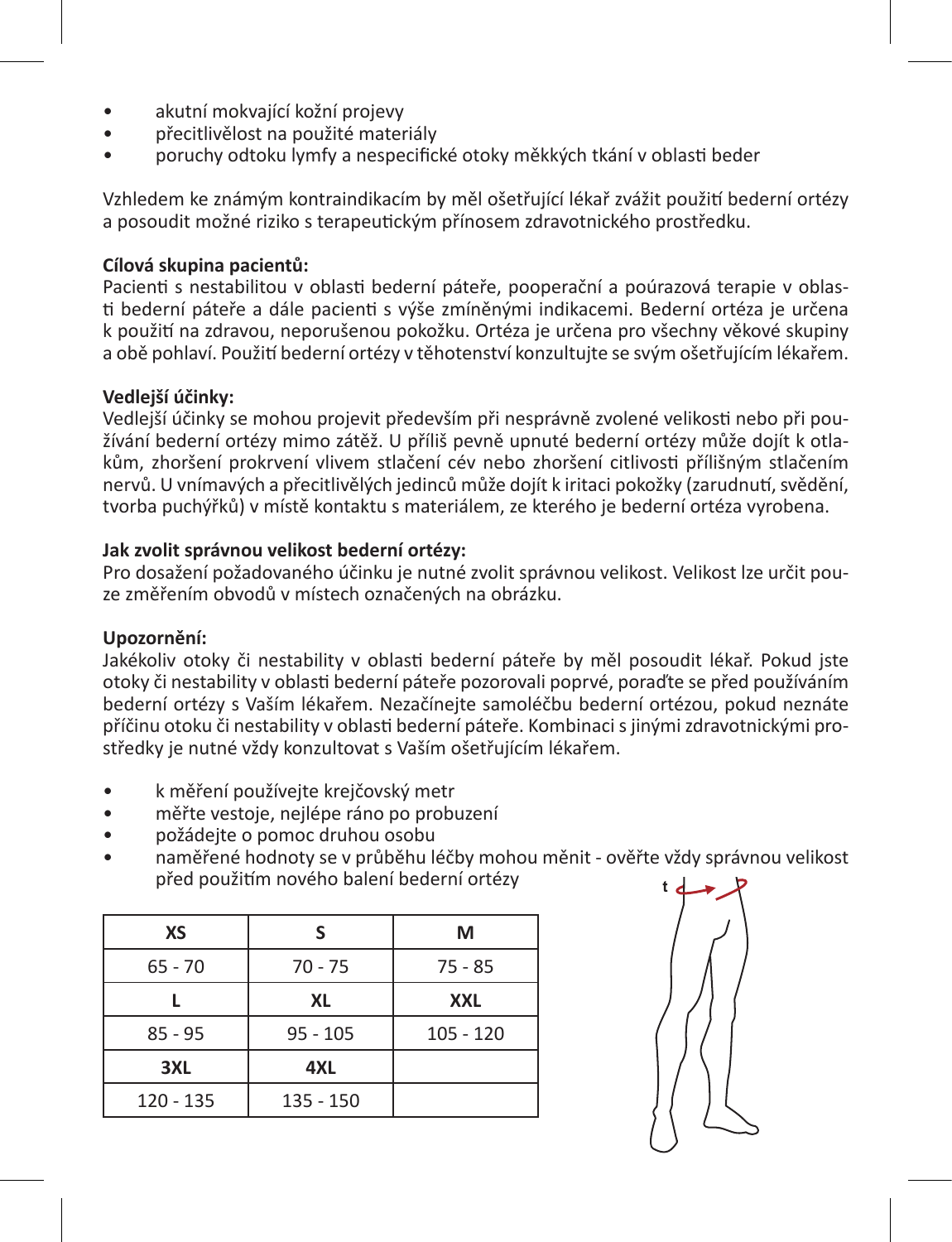**Pokud jsou naměřené hodnoty na rozhraní dvou velikostí**, zvolte tu větší. Pokud si s volbou velikosti bederní ortézy nejste jisti, navštivte specializovanou výdejnu zdravotnických potřeb nebo přímo výrobce.

**Pokud se bederní ortéza obtížně obléká,** navštivte specializovanou výdejnu zdravotnických potřeb a požádejte o ukázku správné techniky oblékání.

#### **Správně zvolená velikost:**

- pociťujete znatelný, nikoliv však nepříjemný tlak v oblasti bederní páteře
- bederní ortéza při chůzi nesjíždí a neshrnuje se
- bederní ortéza v žádném místě neškrtí

Údaje o velikosti a výrobci najdete na etiketě všité zevnitř v přední části bederní ortézy.

#### **Aplikace bederní ortézy:**

Bederní ortézu přiložíme tak, aby masážní bederní pelota byla přiložena na bederní páteř, a tahem za konce ortézy ji spojíme pomocí suchých zipů v oblasti pupku. Dbejte na to, aby ortéza byla nasazena rovnoměrně a bez záhybů. Jen tak dojde ke správnému rozložení a působení tlaků v oblasti beder.

Při navlékání by ortéza neměla být v kontaktu s ostrými předměty (např. šperky) nebo dlouhými nehty.

Pokud používáte tělovou kosmetiku, vyčkejte s oblékáním bederní ortézy cca 15 min. po aplikaci.

V případě viditelného mechanického poškození ortézu dále nenoste a nejlépe vyměňte za novou.

#### **Ošetřování a údržba:**

**Avicenum ORTHO 1500 ortéza bederní typ 02** je zdravotnickým prostředkem určeným pro opakované použití jednou osobou. Svou účinnost a bezpečnost si zachovává po dobu 12-ti měsíců od prvního použití při dodržení následujících pravidel:

- bederní ortézu lze po odejmutí silikonové peloty prát v pračce (maximální teplota praní 30 °C, mírný postup) mýdlovým roztokem nebo speciálním přípravkem pro praní kompresivních punčoch a bandáží, v ochranném obalu (prací sáček)
- nepoužívejte aviváž
- nepoužívejte odstřeďování, mokrou bederní ortézu vymačkejte mezi dvěma ručníky
- sušte ve vodorovné poloze mimo přímý zdroj tepla (radiátor, slunce)
- bederní ortézu nežehlete
- maximální možný počet pracích cyklů je 120
- skladuite v suchu a v temnu, nejlépe v originálním obalu
- do bederní ortézy nijak mechanicky nezasahujte, neopravujte místa poškozená používáním, nenastřihávejte okraje
- zvýšenou pozornost věnujte suchým zipům:

-pokud suchý zip přijde do přímého kontaktu s pleteninou, může dojít k jejímu poškození

-pokud se suchý zip dostává do styku sjinými materiály (tkaniny, textilní vlákna, nečistoty), může dojít k jeho částečnému nebo úplnému znehodnocení a ztrátě funkčnosti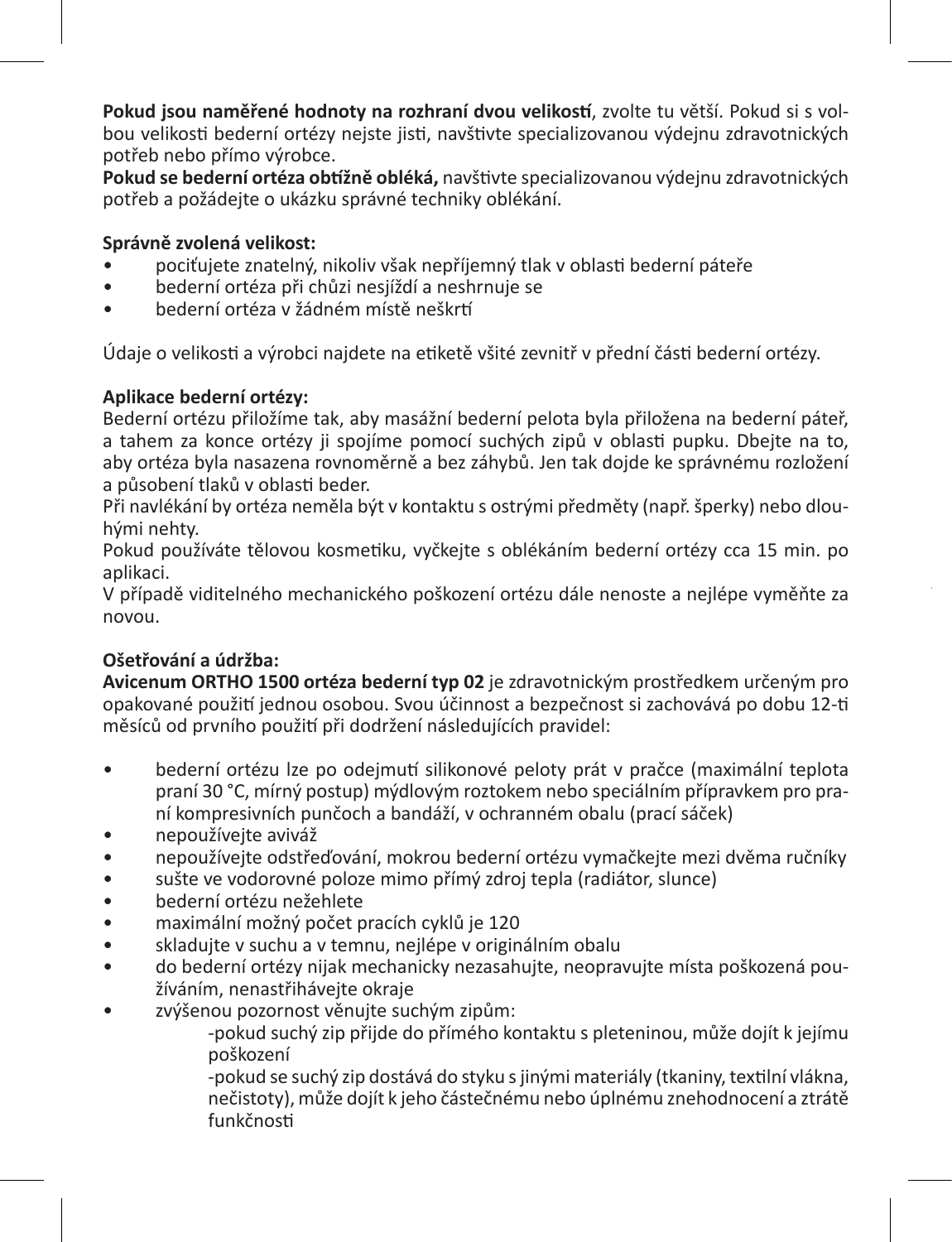• bederní ortéza nesmí přijít do styku s organickými rozpouštědly, bělícími přípravky

Zdravotnický prostředek smí být bezpečně používán 24 měsíců od data výroby. Toto datum je součástí šarže zdravotnického prostředku, které je vyjádřeno ve formátu RR/MM-1234567, kde RR znamená rok a MM měsíc výroby.

#### **Ošetřovací symboly:**



#### **Kdy nepoužívat:**

Zdravotnický prostředek ihned přestaňte používat pokud:

- se objeví známky mechanického poškození (ortézu vyměňte za novou)
- pozorujete zhoršení zdravotního stavu, které by mohlo mít souvislost s používáním bederní ortézy - v takovém případě se poraďte se svým ošetřujícím lékařem

#### **Složení:**

75 % PAD Nylon, 25 % elastan LYCRA®, bavlněné froté, silikon, PVC

Tento zdravotnický prostředek neobsahuje léčivou látku, včetně derivátů lidské krve nebo plazmy, tkáně nebo buňky lidského původu nebo jejich deriváty, tkáně nebo buňky zvířecího původu nebo jejich deriváty.

#### **Likvidace:**

Bederní ortézu je možno likvidovat s běžným komunálním odpadem, případně odložit do kontejneru určeného na textil. Ačkoliv je výrobek určen pro použití na zdravou, neporušenou pokožku, není vyloučeno, že během používání došlo ke kontaminaci tělními tekutinami. V takovém případě by měla být bederní ortéza zlikvidována jako infekční materiál. Použitý materiál není toxický, pokud nedojde k jeho hoření. Použitou ortézu nikdy nespalujte.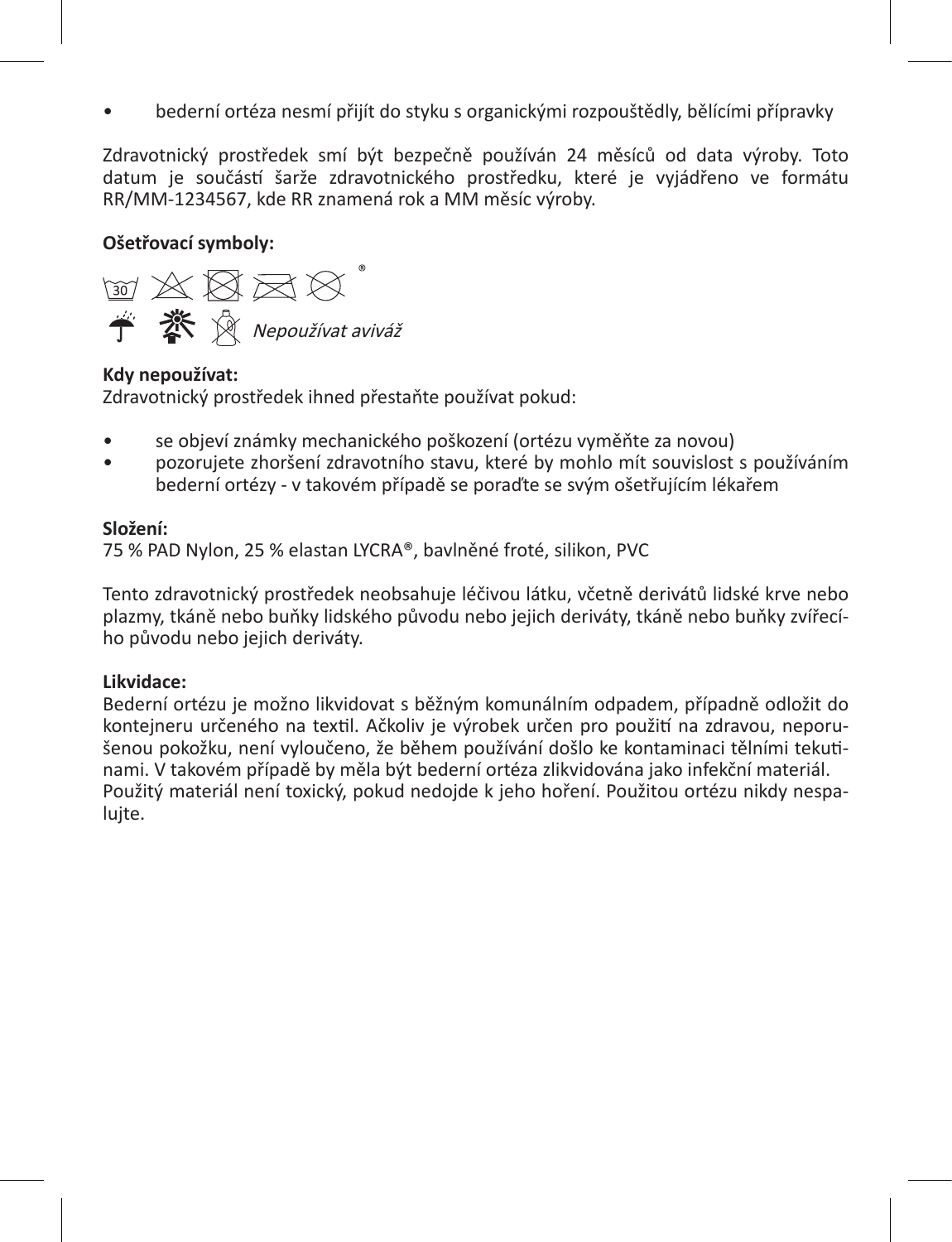**Jakákoliv závažná nežádoucí příhoda, ke které došlo v souvislosti s dotčeným prostředkem, by měla být hlášena výrobci a příslušnému orgánu členského státu, v němž je uživatel a/nebo pacient usazen:**

| Česká republika | Státní ústav pro kontrolu léčiv, Šrobárova 48, 100 41 Praha 10                                                                  |
|-----------------|---------------------------------------------------------------------------------------------------------------------------------|
| Slovensko       | Štátny ústav pre kontrolu liečiv, Kvetná 1024/11, 821 08 Bratislava                                                             |
| Polska          | Urząd Rejestracji Produktów Leczniczych, Wyrobów Medycznych i<br>Produktów Biobójczych, Al. Jerozolimskie 181C, 02-222 Warszawa |
| Deutschland     | Das Bundesinstitut für Arzneimittel und Medizinprodukte, Kurt<br>Georg Kiesinger Allee 3, 53175 Bonn                            |
| Россия          | Roszdravnadzor, Address: 4, bld. 1, Slavyanskaya Square, Moscow,<br>109074                                                      |
| Україна         | Ministry of Health Ukraine, 7 Hrushevskoho Street, Kyiv, 01601                                                                  |
| Australia       | The Therapeutic Goods Administration, 136 Narrabundah Lane,<br>Symonston ACT 2609                                               |

#### **Výrobce:**



ARIES, a.s., Studenec 309, 512 33 Studenec Datum poslední revize textu: 01.01.2020

 $\epsilon$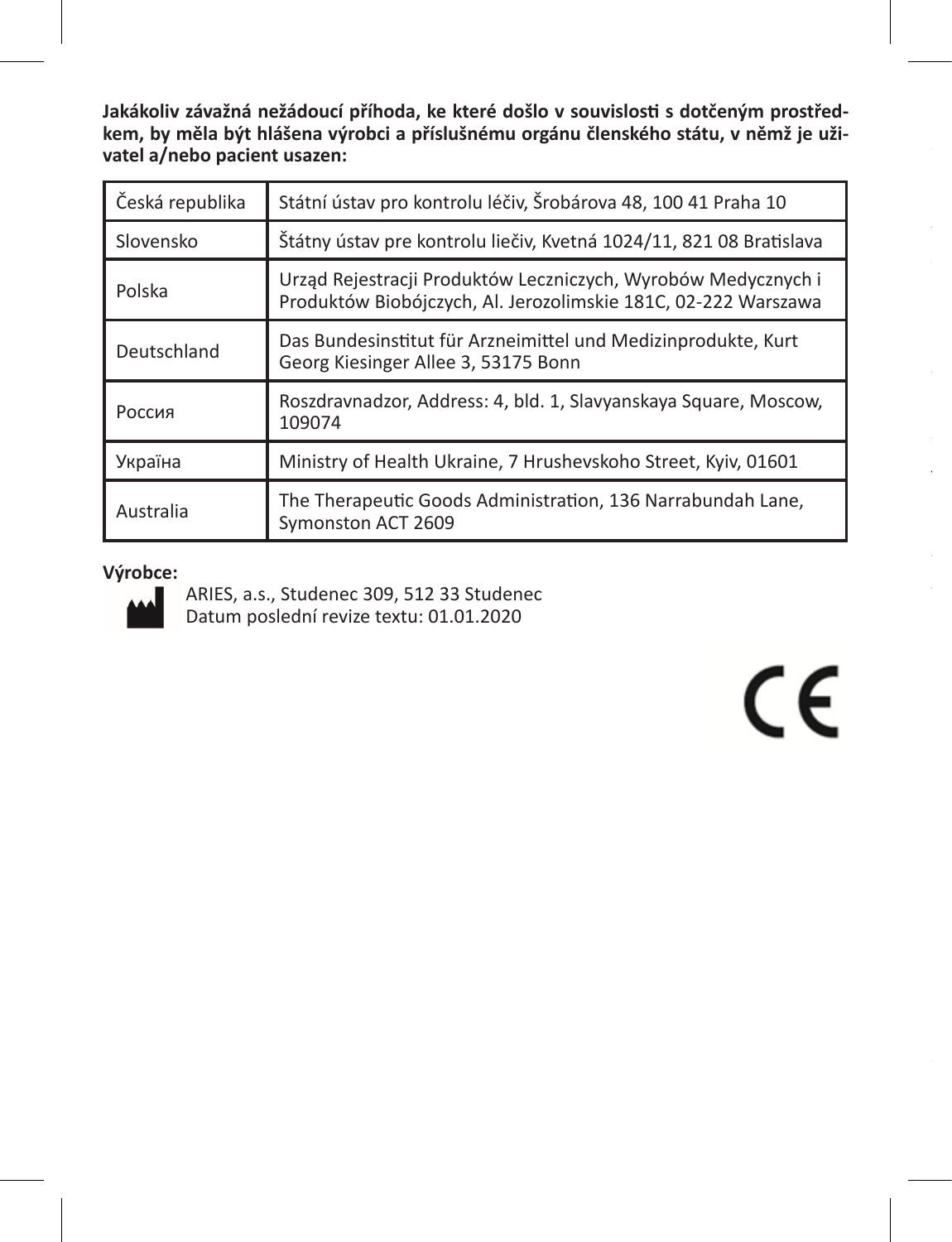#### **(SK) Vážený zákazník,**

V rukách držíte zdravotnú bedernú ortézu na podpornú pooperačnú a poúrazovú terapiu. Úžitkové vlastnosti tohoto výrobku podporíte jeho správnym ošetrovaním či používaním.

**Avicenum ORTHO 1500 ortéza bederná typ 02** je vyrobená technológiou plochého pletenia. Materiály použité na jej výrobu sú nedráždivé a neobsahujú latex. Bederná ortéza je vyrobená z elastického úpletu, integrovaných chrbtových výstuží a jej súčasťou je aj odnímateľná masážna silikónová pelota s masážnymi výstupkami. Táto ortéza pokrýva bedrové stavce. Vpredu sa zapína na suchý zips. Pri uzavretí pásu je veľmi dobre zaistená stabilizácia bedrových stavcov, chrbta a brušného svalstva. Mechanizmus účinku ortézy je založený na kompresívnom pôsobení a fixácii v oblasti bedrovej chrbtice, čím dochádza k potrebnému terapeutickému efektu. Účinok je podporený masážnymi vlastnosťami silikónové peloty. Pre dosiahnutie požadovaného účinku je nutné zvoliť správnu veľkosť. Najlepší účinok dosahuje ortéza pri fyzickej záťaži. Ortéza je vhodná aj pre športové aktivity. Pri dlhších kľudových prestávkach by ste mali ortézu zložiť. **Avicenum ORTHO 1500 ortéza bederná typ 02** je zdravotníckou pomôckou určenou na použitie v domácom prostredí aj u poskytovateľov zdravotných služieb.

#### **Názov zdravotníckej pomôcky: Avicenum ORTHO 1500 ortéza bederná typ 02**

#### **Varianty zdravotníckej pomôcky:**

• výstuhy, silikónová pelota, veľ. XS – 4XL

#### **Určený účel použitia zdravotníckej pomôcky:**

Zdravotnícka pomôcka určená na podporu v oblasti bedrovej chrbtice pri poúrazovej a pooperačnej terapii, zamedzenie vzniku opuchu a slúži ako podpora pri ochabnutosti, zápalu alebo úraze väzov a šliach v oblasti bedrovej chrbtice. Táto ortéza je vhodná aj pri športovej aktivite ako liečebná alebo preventívna.

#### **Indikácie:**

- akútny alebo chronický lumbosakrální syndróm lumbago
- doliečenie po operáciách a úrazoch bedrovej chrbtice
- podporná liečba pri ochorení medzistavcových platničiek
- bolestivé syndrómy v oblasti bedrovej chrbtice
- prevencia úrazu bedrovej chrbtice
- nestabilita väzivového aparátu v oblasti bedrovej chrbtice stabilizácia sakroiliakálneho kĺbu
- funkčné poruchy chrbtice
- reumatické bolesti
- svalová insuficiencia

Ak bedernú ortézu používate prvýkrát, je vhodné jej použitie konzultovať s ošetrujúcim lekárom, príp. aby bol zdravotný stav pravidelne lekárom kontrolovaný.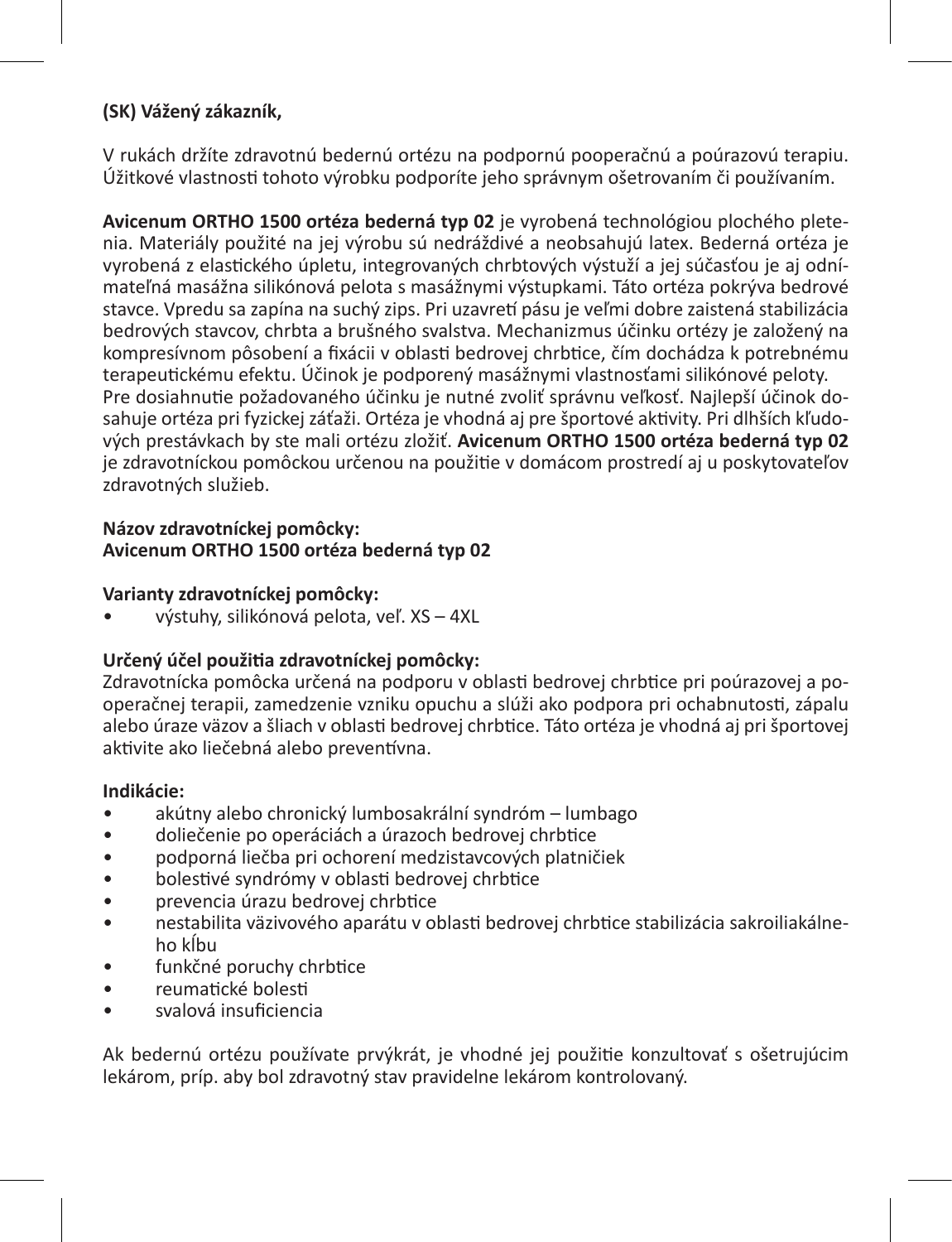#### **Kontraindikácie:**

- ochorenie alebo poranenie kože v oblasti chrbtice
- akútne mokvajúce kožné prejavy
- precitlivenosť na použité materiály
- poruchy odtoku lymfy a nešpecifické opuchy mäkkých tkanív v oblasti chrbtice

Vzhľadom k známym kontraindikáciám by mal ošetrujúci lekár zvážiť použitie bedernej ortézy a posúdiť možné riziko s terapeutickým prínosom zdravotníckej pomôcky.

#### **Cieľová skupina pacientov:**

Pacienti s nestabilitou v oblasti bedrovej chrbtice, pooperačná a poúrazová terapia v oblasti bedrovej chrbtice a ďalej pacienti s vyššie spomínanými indikáciami. Bederná ortéza je určená na použitie na zdravú, neporušenú pokožku. Ortéza je určená pre všetky vekové skupiny a obe pohlavia. Použitie bedrovej ortézy v tehotenstve konzultujte so svojím ošetrujúcim lekárom.

#### **Vedľajšie účinky:**

Vedľajšie účinky sa môžu prejaviť predovšetkým pri nesprávne zvolenej veľkosti alebo pri používaní bedernej ortézy mimo záťaž. Pri príliš pevne zatiahnutej bedernej ortéze môže dôjsť k otlakom, zhoršeniu prekrvenia vplyvom stlačenie ciev alebo k zhoršeniu citlivosti prílišným stlačením nervov. U vnímavých a precitlivených jedincov môže dôjsť k iritácii pokožky (začervenanie, svrbenie, tvorba pľuzgierikov) v mieste kontaktu s materiálom, z ktorého je bederná ortéza vyrobená.

#### **Ako vybrať správnu veľkosť bedernej ortézy:**

Pre dosiahnutie požadovaného účinku je nutné zvoliť správnu veľkosť. Veľkosť sa dá určiť len zmeraním obvodov v miestach označených na obrázku.

#### **Upozornenie:**

Akékoľvek opuchy či nestability v oblasti bedrovej chrbtice by mal posúdiť lekár. Ak ste opuchy či nestability v oblasti bedrovej chrbtice spozorovali prvýkrát, poraďte sa pred používaním bedernej ortézy s Vašim lekárom. Nezačínajte samoliečbu bedernou ortézou, ak nepoznáte príčinu opuchu či nestability v oblasti bedrovej chrbtice. Kombináciu s inými zdravotníckymi pomôckami je nutné vždy konzultovať s Vašim ošetrujúcim lekárom.

- k meraniu používajte krajčírsky meter
- merajte postojačky, najlepšie ráno po prebudení
- požiadajte o pomoc druhú osobu
- namerané hodnoty sa v priebehu liečby môžu meniť overte vždy správnu veľkosť pred použitím nového balenia bedernej ortézy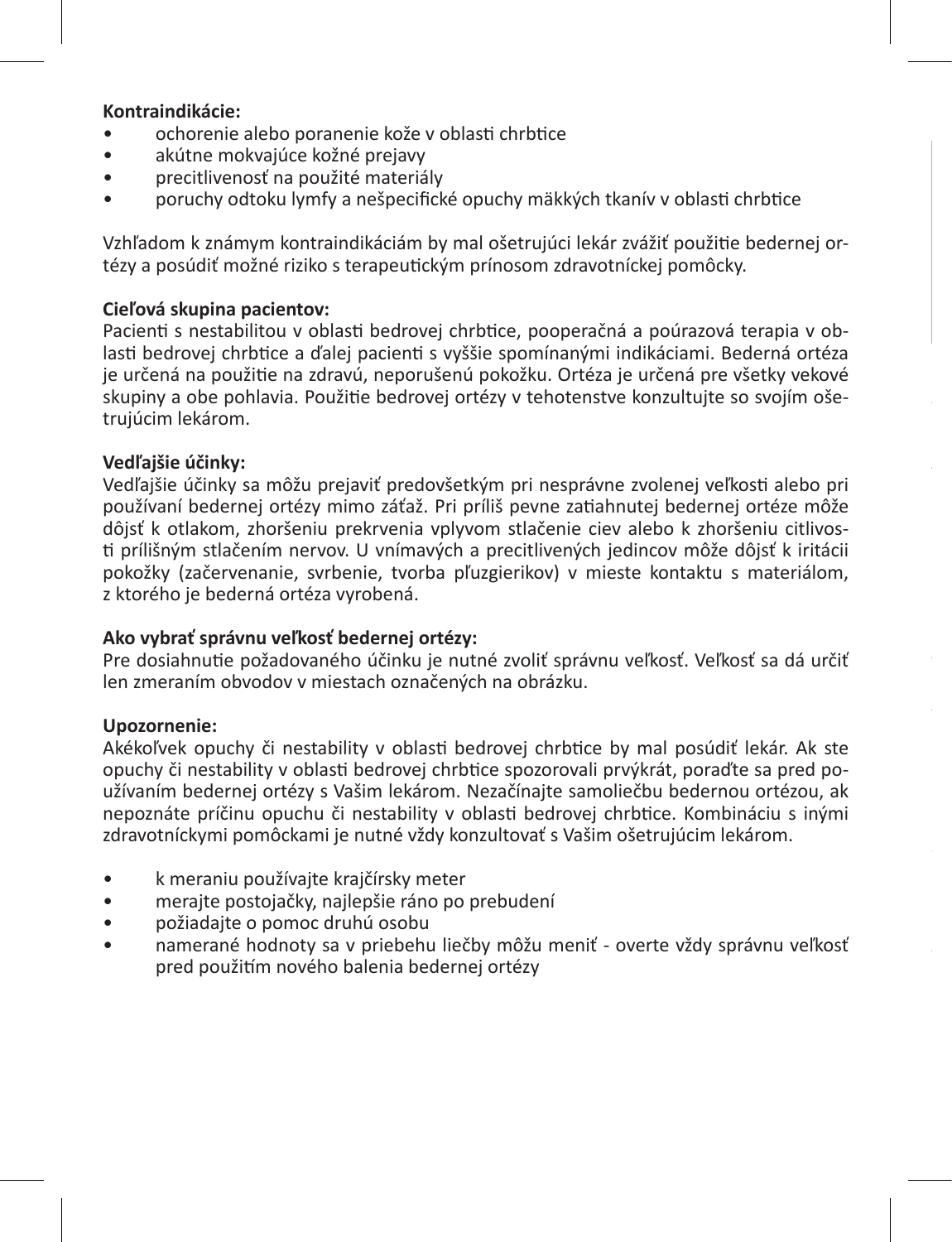| ς          | М           |
|------------|-------------|
| $70 - 75$  | $75 - 85$   |
| XL         | <b>XXL</b>  |
| $95 - 105$ | $105 - 120$ |
| 4XL        |             |
| 135 - 150  |             |
|            |             |



**Ak sú namerané hodnoty na rozhraní dvoch veľkostí**, vyberte tú väčšiu. Ak si nie ste istí s voľbou veľkosti bedernej ortézy, navštívte špecializovanú výdajňu zdravotníckych pomôcok alebo priamo výrobcu.

**Ak sa bederná ortéza obtiažne oblieka,** navštívte špecializovanú výdajňu zdravotníckych pomôcok a požiadajte o ukážku správnej techniky obliekania.

#### **Správne zvolená veľkosť:**

- pociťujete znateľný, nie však nepríjemný tlak v oblasti bedrovej chrbtice
- bederná ortéza pri chôdzi neschádza a nezhrňuje sa
- bederná ortéza v žiadnom mieste neškrtí

Údaje o veľkosti a výrobcovi nájdete na etikete všitej zvnútra v prednej časti bedrovej ortézy.

#### **Aplikácia bedernej ortézy:**

Bedrovú ortézu priložíme tak, aby masážna bedrová pelota bola priložená na bedrovú chrbticu, a ťahom za konce ortézy ju spojíme pomocou suchých zipsov v oblasti pupka. Dbajte na to, aby ortéza bola nasadená rovnomerne a bez záhybov. Len tak dôjde k správnemu rozloženiu a pôsobenie tlakov v oblasti bedier. Pri navliekaní by ortéza nemala byť v kontakte s ostrými predmetmi (napr. šperky) alebo dlhými nechtami. Ak používate telovú kozmetiku, počkajte s obliekaním bedrovej ortézy cca 15 min. po aplikácii. V prípade viditeľného mechanického poškodenia ortézu ďalej nenoste a najlepšie vymeňte za novú.

#### **Ošetrovanie a údržba:**

**Avicenum ORTHO 1500 ortéza bederná typ 02** je zdravotníckou pomôckou určenou pre opakované použitie jednou osobou. Svoju účinnosť a bezpečnosť si zachováva po dobu 12-tich mesiacov od prvého použitia pri dodržaní nasledujúcich pravidiel:

- bedernú ortézu možno po odobratí silikónové peloty prať v práčke (maximálna teplota prania 30 ° C, mierny postup) mydlovým roztokom alebo špeciálnym prípravkom pre pranie kompresívnych pančúch a bandáží, v ochrannom obale (pracie vrecko)
- nepoužívajte aviváž
- nepoužívajte odstreďovanie, mokrú bedrovú ortézu vysušte medzi dvoma uterákmi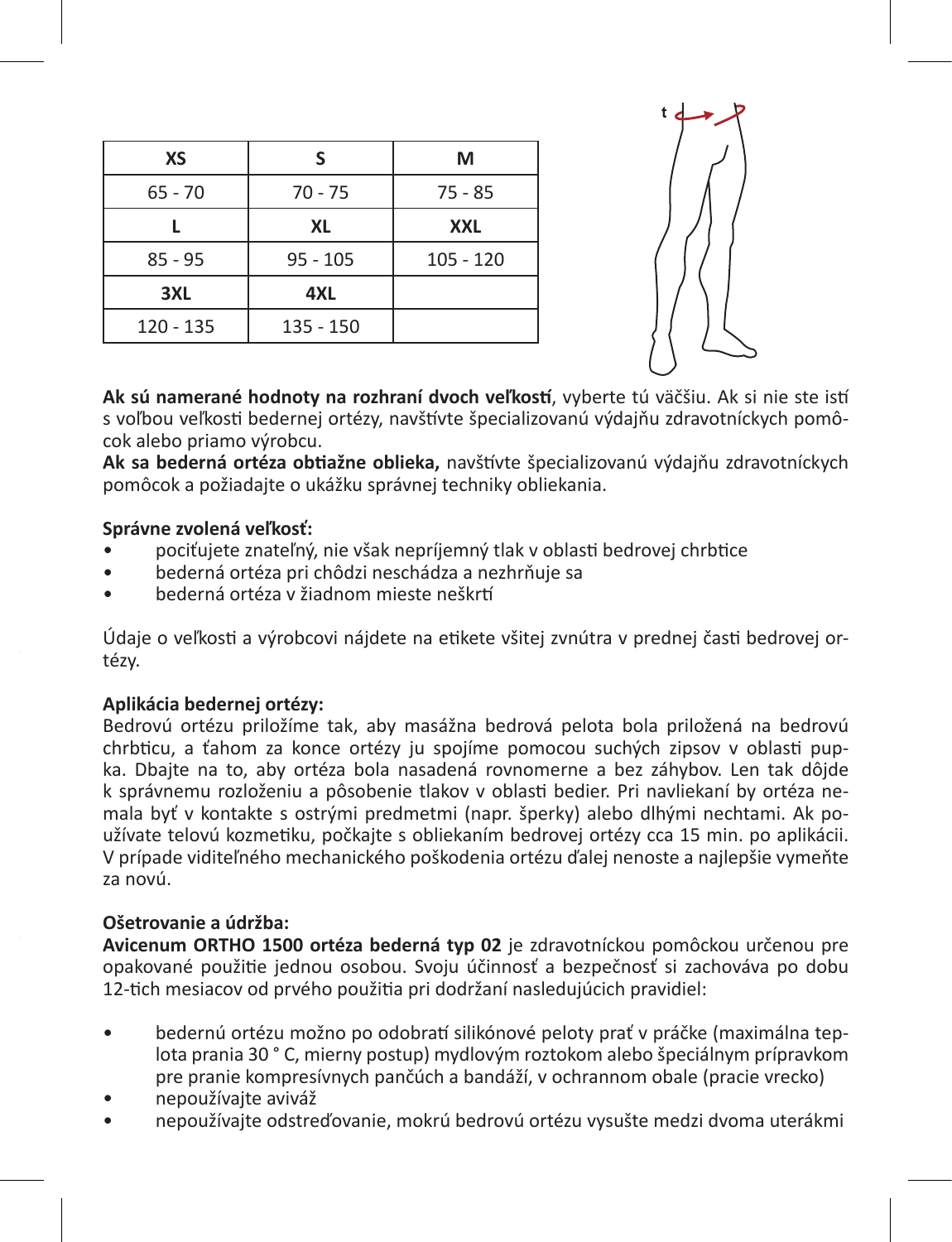- sušte vo vodorovnej polohe mimo priamy zdroj tepla (radiátor, slnko)<br>• bedrovú ortézu nežeblite
- bedrovú ortézu nežehlite
- maximálny možný počet pracích cyklov je 120<br>• skladujte v suchu a v tme najlenšie v origináln
- skladujte v suchu a v tme, najlepšie v originálnom obale
- do bedrovej ortézy nijako mechanicky nezasahujte, neopravujte miesta poškodené používaním, nenastrihávajte okraje
- výšenú pozornosť venujte suchým zipsom:

- ak suchý zips príde do priameho kontaktu s pleteninou, môže dôjsť k jej poškodeniu

- ak sa suchý zips dostáva do styku s inými materiálmi (tkaniny, textilné vlákna, nečistoty), môže dôjsť k jeho čiastočnému alebo úplnému znehodnoteniu a strate funkčnosti

**je používateľ a/alebo pacient usadený:** 

• bedrová ortéza nesmie prísť do styku s organickými rozpúšťadlami, bieliacimi prípravkami

Zdravotná pomôcka smie byť bezpečne používaná 24 mesiacov od dátumu výroby. Tento dátum je súčasťou šarže zdravotnej pomôcky, a je vyjadrený vo formáte RR/MM-1234567, kde RR znamená rok a MM mesiac výroby.

#### **Ošetrovacie symboly:**



#### **Kedy nepoužívať:**

Zdravotnícku pomôcku ihneď prestaňte používať ak:

- sa objavia známky mechanického poškodenia (ortézu vymeňte za novú)
- pozorujete zhoršenie zdravotného stavu, ktoré by mohlo mať súvislosť s používaním bedernej ortézy - v takom prípade sa poraďte so svojím ošetrujúcim lekárom

#### **Zloženie:**

75 % PAD Nylon, 25 % elastan LYCRA®, bavlnené froté, silikón, PVC

Táto zdravotnícka pomôcka neobsahuje liečivo, vrátane derivátov ľudskej krvi alebo plazmy, tkanivá alebo bunky ľudského pôvodu alebo ich deriváty, tkanivá alebo bunky živočíšneho pôvodu alebo ich deriváty.

#### **Likvidácia:**

Bedernú ortézu je možné likvidovať s bežným komunálnym odpadom, prípadne odložiť do kontajnera určeného na textil. Hoci je výrobok určený pre použitie na zdravú, neporušenú pokožku, nie je vylúčené, že počas používania došlo ku kontaminácii telesnými tekutinami. V takom prípade by mala byť bederná ortéza zlikvidovaná ako infekčný materiál. Použitý materiál nie je toxický, ak nedôjde k jeho horeniu. Použitú ortézu nikdy nespaľujte.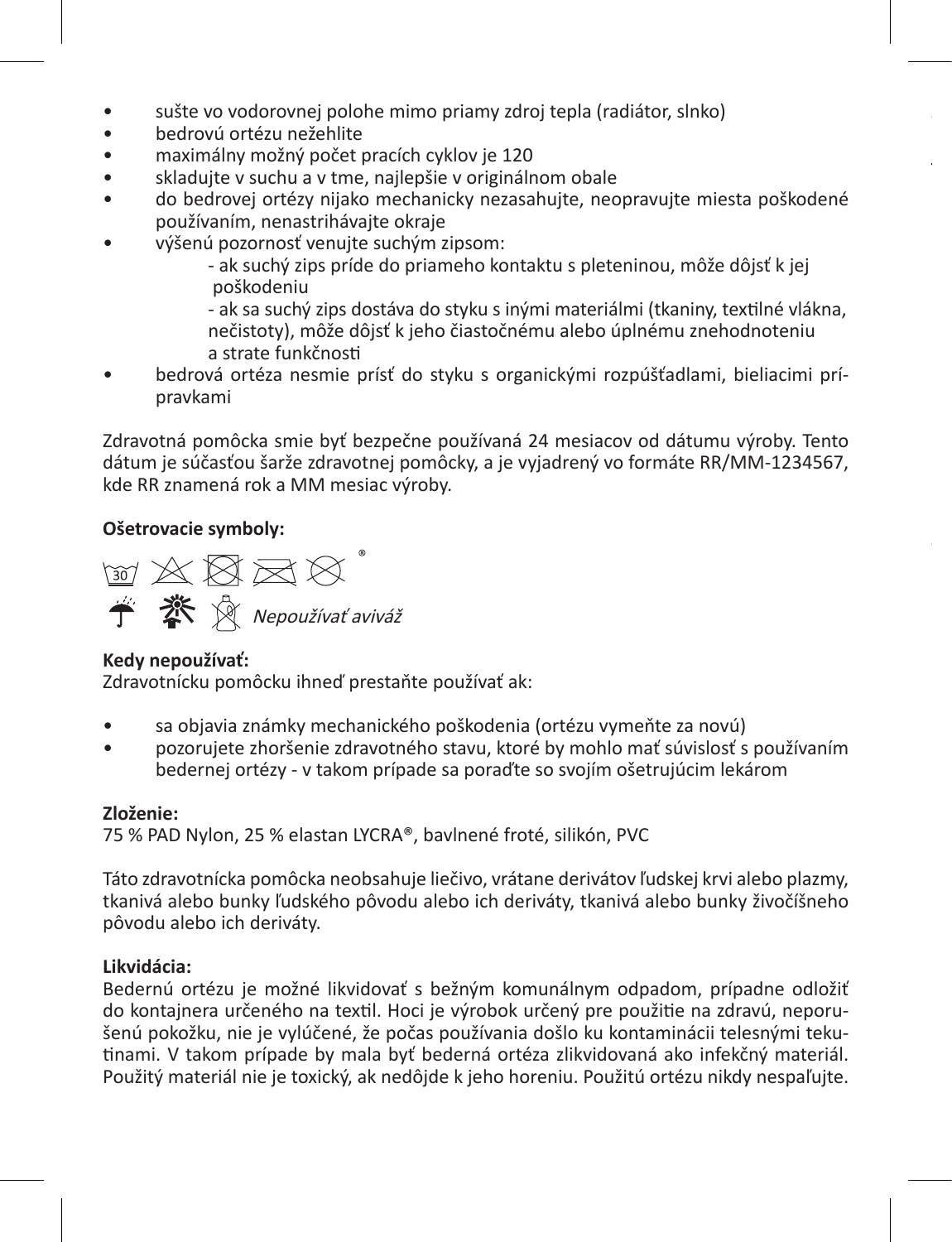**Akýkoľvek závažný nežiadúci účinok, ku ktorému došlo v súvislosti s dotknutým prostriedkom, by mal byť hlásený výrobcovi a príslušnému orgánu členského štátu, v ktorom je používateľ a/alebo pacient usadený:** 

| Česká republika | Státní ústav pro kontrolu léčiv, Šrobárova 48, 100 41 Praha 10                                                                  |
|-----------------|---------------------------------------------------------------------------------------------------------------------------------|
| Slovensko       | Štátny ústav pre kontrolu liečiv, Kvetná 1024/11, 821 08 Bratislava                                                             |
| Polska          | Urząd Rejestracji Produktów Leczniczych, Wyrobów Medycznych i<br>Produktów Biobójczych, Al. Jerozolimskie 181C, 02-222 Warszawa |
| Deutschland     | Das Bundesinstitut für Arzneimittel und Medizinprodukte, Kurt<br>Georg Kiesinger Allee 3, 53175 Bonn                            |
| Россия          | Roszdravnadzor, Address: 4, bld. 1, Slavyanskaya Square, Moscow,<br>109074                                                      |
| Україна         | Ministry of Health Ukraine, 7 Hrushevskoho Street, Kyiv, 01601                                                                  |
| Australia       | The Therapeutic Goods Administration, 136 Narrabundah Lane,<br>Symonston ACT 2609                                               |

#### **Výrobca:**



ARIES, a.s., Studenec 309, 512 33 Studenec Dátum poslednej revízie textu: 01.01.2020

 $\epsilon$